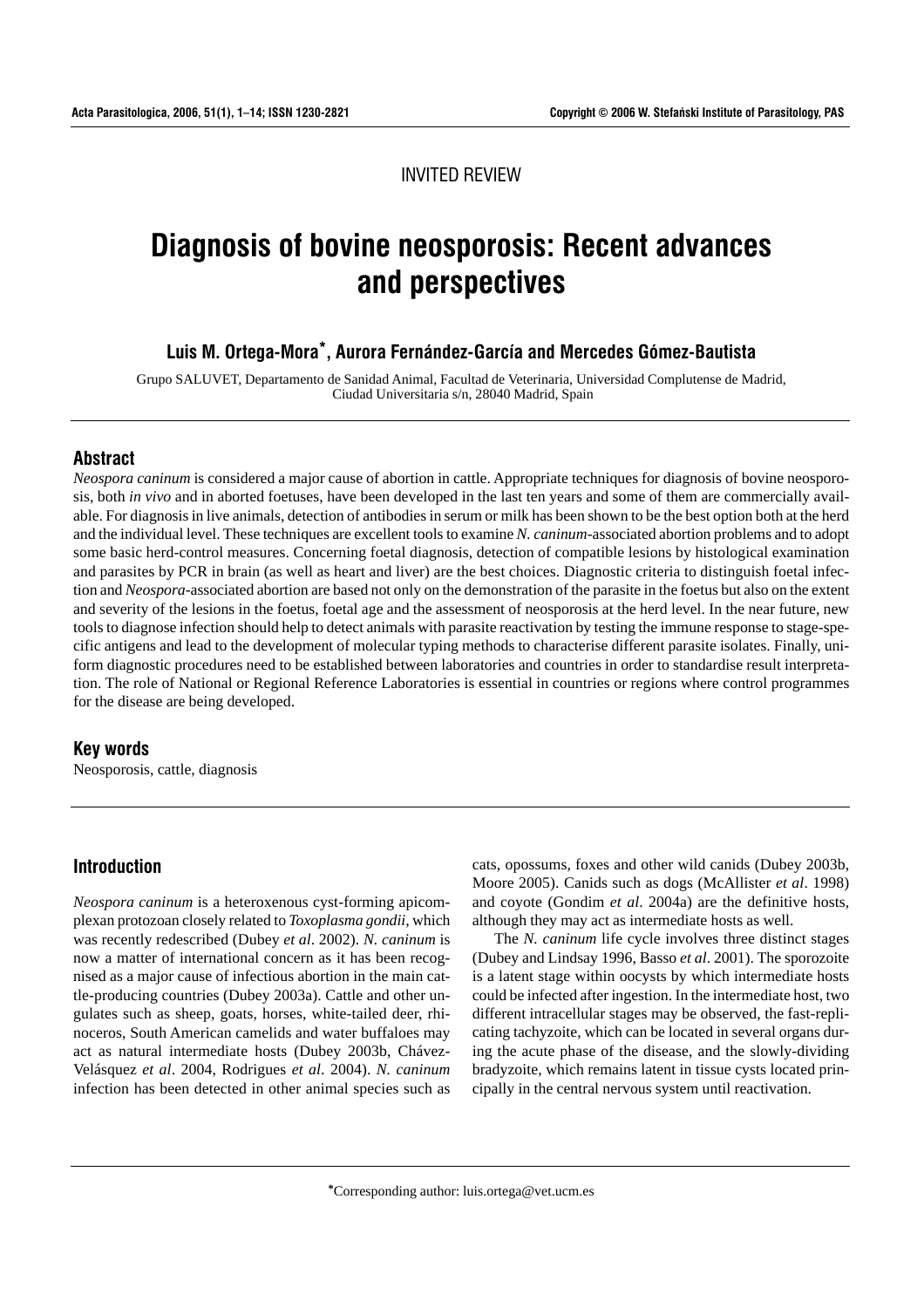#### **Transmission and clinical signs**

Routes of *N. caninum* transmission in cattle include transplacental infection through tachyzoites (vertical transmission, from the dam to the foetus during gestation) and infection by ingestion of sporozoite-containing oocysts shed by a definitive host (horizontal transmission). Recently, the terms endogenous and exogenous transplacental infection (TPI) have been suggested to describe two different situations in *N. caninum* transmission to the foetus (Trees and Williams 2005). The "exogenous TPI" takes place when the dam is infected during the pregnancy from an exogenous source. Conversely, "endogenous TPI" refers to a congenital infection caused by parasite reactivation in a chronically infected pregnant cow, probably congenitally infected. The TPI is a very efficient route of *N. caninum* transmission and plays a major role in the maintenance and spread of the infection (Anderson *et al*. 2000). The efficiency of this mode of transmission has been reported to be from 44% (Bergeron *et al*. 2000) to over 95% (Davison *et al*. 1999) based on precolostral serology in calves born to seropositive dams. Most of these calves are clinically normal and play a very important role in maintaining the infection in the herd (Anderson *et al*. 2000). Repeated TPI in infected dams is possible during subsequent gestations (Barr *et al*. 1993). However, mathematical models indicate that endogenous TPI alone is not sufficient to maintain the infection in cattle herds (French *et al*. 1999). Thus, data from epidemiological (Wouda *et al*. 1999; Dijkstra *et al*. 2001, 2002) and experimental studies (De Marez *et al*. 1999, Trees *et al*. 2002, Gondim *et al*. 2004b) have confirmed the existence of horizontal transmission.

Other sources of postnatal transmission, such as the ingestion of contaminated colostrum or milk, could be possible and have been demonstrated experimentally (Uggla *et al*. 1998, Davison *et al*. 2001), but there is no evidence that this occurs in nature. Venereal transmission could be feasible, as evidenced recently in heifers experimentally infected by intrauterine inoculation of semen contaminated with tachyzoites (Serrano *et al*. 2006). The detection of *N. caninum* DNA in fresh and frozen semen of naturally infected bulls has been reported, although it was sporadic and had a low parasite load, suggesting that the risk of sexual transmission of *N. caninum* infection is also probably low (Ortega-Mora *et al*. 2003, Caetano-da-Silva *et al*. 2004, Ferre *et al*. 2005).

*Neospora caninum* infection is generally latent and asymptomatic in non-pregnant cattle, although bovine neosporosis in a pregnant cow is associated with repeated abortion and birth of clinically healthy but persistently infected calves (Buxton *et al*. 2002). Infected cows of any age may abort from 3 months gestation to term, with most abortions occurring between 5 to 7 months of gestation (Pereira-Bueno *et al*. 2003, Dubey 2005), and a cow may abort in successive gestations. Foetuses may die *in utero* and be reabsorbed, mummified, and/or autolysed (Dubey 2005). The infection has been associated with sporadic, endemic and epidemic abortions (Thurmond *et al*. 1997, Wouda *et al*. 1997b, Schares *et al*. 1999b, Anderson *et al*. 2000). A limited number of cases of new born congenitally infected calves with neuromuscular disorders have been detected (De Meerschman *et al*. 2005). In these cases, calves were underweight, unable to rise and had neurologic signs including ataxia, decreased patellar reflexes and loss of conscious proprioception (Barr *et al*. 1993). Exophthalmia or an asymmetrical appearance of the eyes may also be observed (Dubey and Lindsay 1996). However, it must be emphasised that these cases are rare, and most congenitally infected calves are clinically normal but persistently infected.

### **Diagnosis**

To diagnose bovine neosporosis, clinical history and epidemiological data are very important. Information about the abortion pattern, foetal age and foetal status should be considered. Two patterns of abortion, endemic and epidemic, have been mainly described in association with neosporosis in the field (Thurmond *et al*. 1997). Herds with a persistent rate of abortion greater than 5% per year have an endemic pattern of abortion. In the epidemic pattern, abortion storms take place during which a high proportion of pregnant cattle (dams at risk) abort over a relatively brief period of time (within a few weeks) (Anderson *et al*. 2000). Recently, the abortion pattern was considered to be epidemic when more than 10% of the dams at risk aborted within a period of 42 days. Cows and heifers were considered at risk if they had been pregnant for at least 58 days to 260 days when the abortion storm started (Schares *et al*. 2002).

In addition, there are some risk factors which are related to *N. caninum* abortions that should be considered. It has been demonstrated that there is a strong association between the occurrence of abortion outbreaks, seroprevalence to *N. caninum*, the presence and the number of dogs with access to cattle or fodder (Paré *et al*. 1998, Bartels *at al*. 1999, Schares *et al*. 2004a, Hobson *et al*. 2005). Other risk factors such as the presence of other species of possible definitive hosts, causes of immunosuppression and others such as: Age, breed, climatic factors and herd location have been described (reviewed in Hemphill and Gottstein 2000; Schares *et al*. 2003, 2004a; Haddad *et al*. 2005; Thurmond *et al*. 2005).

Data described above can be suggestive of a *N. caninum* infection but for a final diagnosis the assistance of a veterinary diagnostic laboratory is needed (Anderson *et al*. 2000), and the examination of both aborted foetus and maternal serology is recommended. In this sense, there are two main problems that are related with this diagnosis: First, the diagnosis of infection and/or disease in the live animal, due to the absence of clinical signs in chronically infected cattle or in new born calves congenitally infected; and second, the diagnostic criteria and techniques used in the aborted ruminant foetus.

#### **In vivo**

The most useful techniques for diagnosing *N. caninum* infection *in vivo* are those aimed at detecting specific antibod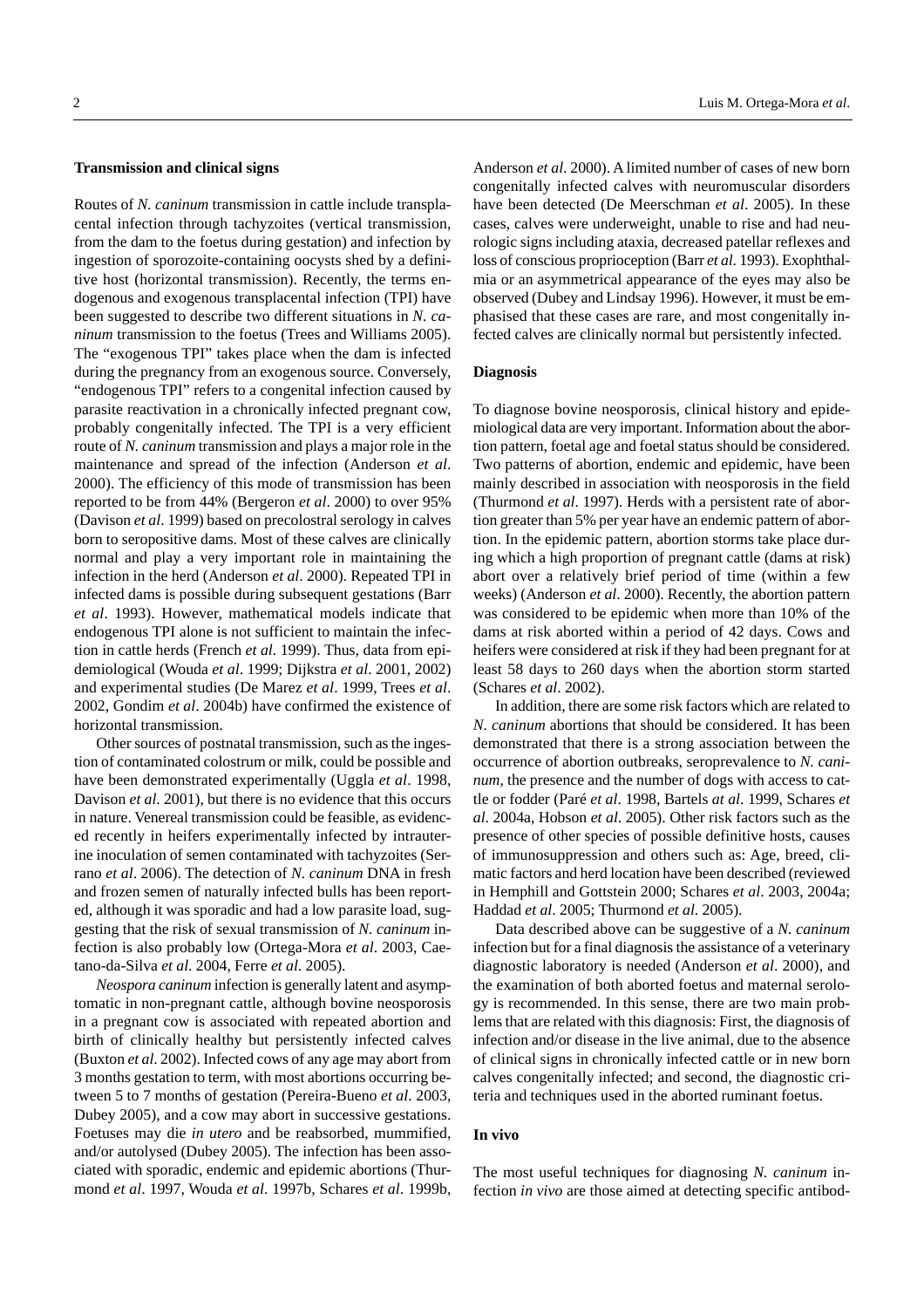ies. Several assays including: Indirect fluorescent antibody test (IFAT), various enzyme-linked immunosorbent assays (ELISAs), immunoblotting (IB) and direct agglutination tests (DATs) have been developed, and some of them are commercially available. Each test system has both advantages and drawbacks and these should be carefully considered when choosing tests for different applications. Other techniques of *in vivo* diagnosis of *N. caninum* include the detection of parasite DNA using PCR methodologies in blood or semen and the detection of the pro-inflammatory cytokine interferongamma, which is known to be important in host protection. Nevertheless, up to date these techniques have not been validated for diagnosis and have only been used as important research markers.

#### *Detection of specific antibodies*

At present, culture-derived tachyzoites of either bovine or canine *N. caninum* isolates are the source of antigens used in techniques directed to detect specific antibodies. These tachyzoites can be used formalin-fixed as in IFAT (Conrad *et al*. 1993), DAT (Packham *et al*. 1998, Romand *et al*. 1998) and in an indirect ELISA (Williams *et al*. 1997) or as a total or soluble extract in indirect ELISAs (Table I) and IB (Schares *et al*. 1998). Tachyzoite antigens included within immune stimulating complexes (ISCOMs) (Björkman *et al*. 1997, Frössling *et al*. 2003) as well as tachyzoite antigens purified by immuno-

affinity (Schares *et al*. 2000) or recombinant antigens have also been used in ELISA (Table II) and, recently, in an immunochromatographic test (ICT) (Liao *et al*. 2005). These diagnostic tests are developed to detect specific IgG antibodies, and some of them, like ELISAs based on the use of ISCOMs, specifically detected IgG1. In addition, several avidity serological tests, such as an indirect avidity ELISA (Björkman *et al*. 1999) and an avidity immunoblot (Aguado-Martínez *et al*. 2005) have been developed to detect the avidity value of the specific IgG antibodies and permit differentiation between a recent and a chronic *N. caninum* infection.

Regarding the samples, serum or milk (Björkman *et al*. 1997, Chanlun *et al*. 2002) from cattle are used for diagnosis of *N. caninum* infection based on specific antibodies detection. Other body fluids of cattle, such as vaginal secretion and saliva can be used, but the frequency of antibodies detection is lower than in sera or milk (Ooi *et al*. 2000).

### *Techniques*

The IFAT was the first serological test applied to neosporosis (Dubey *et al*. 1988) and was the serological technique most widely used to diagnose *N. caninum* infection in the recent past (Conrad *et al*. 1993, Otter *et al*. 1997, Atkinson *et al*. 2000). IFAT has been used as a reference test for other techniques (reviewed in Björkman and Uggla 1999). IFAT is based on the principle of affixing intact tachyzoites to microscopic slides. An IFAT result is considered positive when unbroken

**Table I.** Characteristics of ELISAs developed for serological diagnosis of *N. caninum* infection in cattle

| Antigen                                     | Target group                                       | $Se^a/Sp^b$             | Reference techniques             | Reference                  |
|---------------------------------------------|----------------------------------------------------|-------------------------|----------------------------------|----------------------------|
| Soluble antigen                             | adults                                             | 88.6/96.5               | <b>IFAT</b>                      | Paré et al. 1995a          |
| Soluble antigen                             | foetuses<br>adults                                 | 89/100<br>97/100        | <b>IFAT</b>                      | Osawa et al. 1998          |
| Soluble antigen                             | aborting cattle<br>normal herds                    | 98/100<br>98/92         | <b>IHQ</b>                       | Wouda et al. 1998a         |
| Soluble antigen                             | non aborting cattle<br>aborting cattle<br>foetuses | >90/>90                 | <b>IFAT &amp; IB</b>             | Álvarez-García et al. 2003 |
| Soluble antigen<br>(competition-inhibition) | adults                                             | nac                     | <b>IB</b>                        | Baszler et al. 1996        |
| Soluble antigen<br>(competition-inhibition) | adults                                             | 97.6/98.6<br>96.4/96.8  | IFAT & foetal IHC<br><b>IFAT</b> | Baszler et al. 2001        |
| "Iscoms"                                    | adults                                             | 100/96                  | <b>IFAT</b>                      | Björkman et al. 1997       |
| "Iscoms"                                    | adults                                             | 98/96                   | <b>IFAT</b>                      | Frössling et al. 2003      |
| Fixed tachyzoites                           | adults                                             | 95/96                   | <b>IFAT</b>                      | Williams et al. 1997       |
| Fixed tachyzoites                           | normal cattle<br>aborting cattle<br>endemic herds  | 62/97<br>97/95<br>85/90 | <b>IFAT</b>                      | Williams et al. 1999       |
| p38 (NcSRS2)<br>(affinity purified antigen) | adults<br>epidemic abortion<br>endemic abortion    | 83/83<br>78/78<br>85/85 | <b>IFAT &amp; IB</b>             | Schares et al. 2000        |

aSensibility/bspecificity, cdata not available.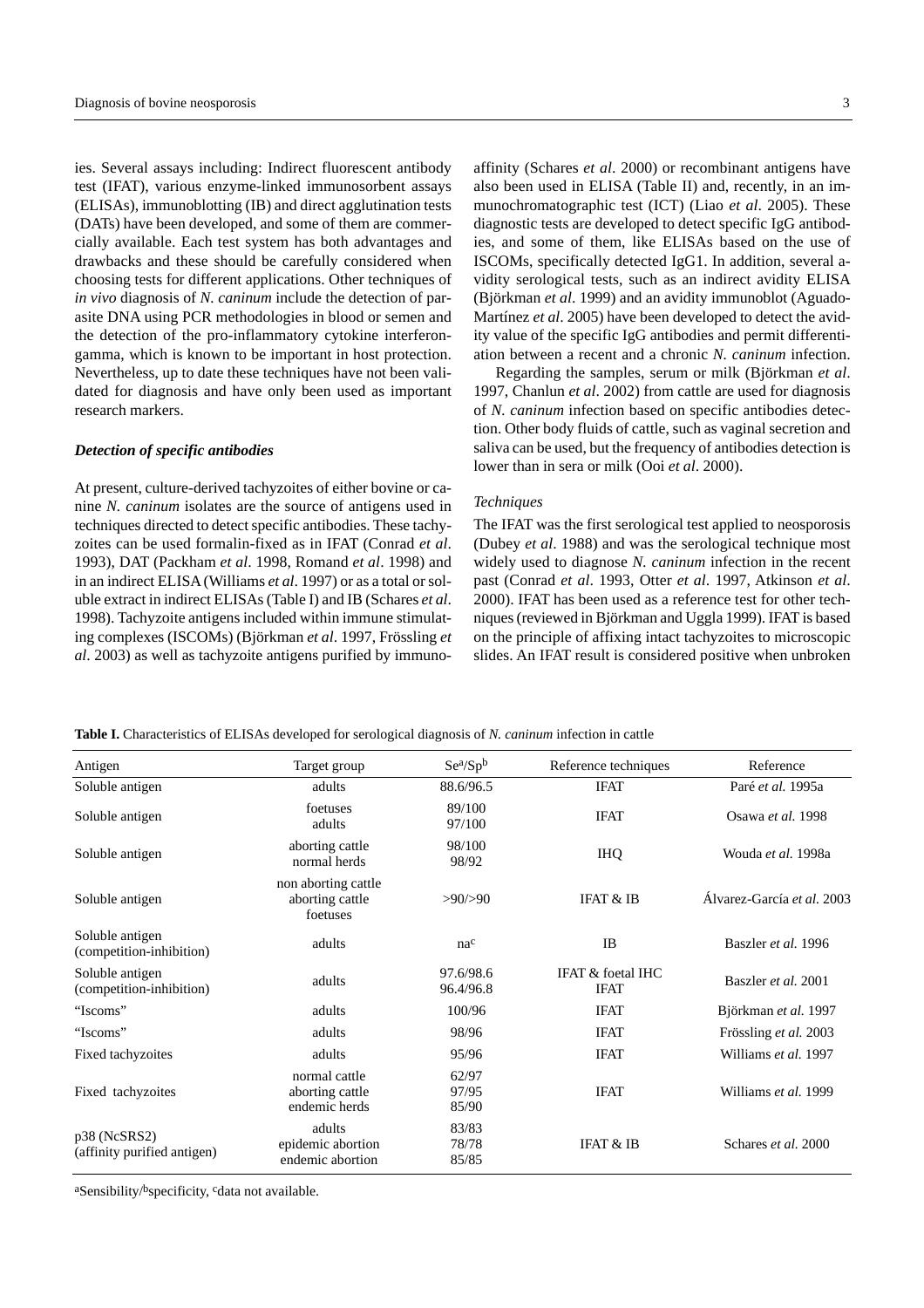(Fig. 1). The cut-off titre in IFAT differs between laboratories from 1:100 to over 1:640 for adult bovines and from 1:16 to 1:80 for foetal serology (Björkman and Uggla 1999, Álvarez-García *et al*. 2003). A recommended cut-off value in IFAT to detect infection is a 1:200 dilution in adult cattle (von Blumröder *et al*. 2004) and 1:16–1:25 in foetal fluids (Álvarez-García *et al*. 2003). Performance of this test requires training and experience and the result always depends on the subjectivity of the reader.



**Fig. 1.** Detection of specific antibodies using IFAT. **A.** IFAT is considered positive when unbroken tachyzoite membrane fluorescence is seen  $(\times 1,000)$ . **B.** Negative IFAT result  $(\times 1,000)$ 

ELISA has the advantage that the reaction is registered objectively and the assay can be easily automated. It is therefore a suitable technique for processing of large number of samples. Different ELISA formats such as indirect ELISA and competitive-inhibition (CI)-ELISA have been developed (Tables I and II). Different antigen preparations have also been used, but the most commonly used is an indirect ELISA based on soluble tachyzoite antigens. Both serum and milk can be tested using this technique. Results of an indirect ELISA can be expressed as optical density (OD) value (Osawa *et al*. 1998), percent positivity (PP) value (Williams *et al*. 1999), relative index percent (IRCP) (Álvarez-García et al. 2003) or sample/positive control (S/P) ratio (Wouda *et al*. 1998a). In the CI-ELISA, in which specific antibodies against *N. caninum* compete for an epitope on the captured p65 antigen with a conjugated monoclonal antibody, the result is presented as a percentage inhibition by the test serum (Baszler *et al*. 1996).

In serological assays, results are dependent on a range of factors such as: Antigen composition, conjugated characteristics and other reagents (Björkman and Uggla 1999). Age and purpose of testing (detection of infection or abortion) also have a great influence on the cut-off selection (Atkinson *et al*. 2000, Álvarez-García *et al*. 2003). From a practical standpoint and in absence of a perfect cut-off value for infected breeding cattle, the use of a cut-off value for maximum sensitivity would be useful to investigate the status of individual cattle prior to purchase or entry into a *Neospora*-free herd. On the other hand, a cut-off for maximum specificity could be of use when evaluating culling. In some cases, the use of IB could be recommended as a confirmatory or *a posteriori* test (Bartels *et al*. 2006).

Recently, several ELISAs and IFAT have been compared in a multi-centred study carried out in several European laboratories (von Blumröder *et al*. 2004). Most techniques showed a high level of agreement in the interpretation of the test results (positive and negative). Furthermore, a distinct increase in agreement between tests was obtained after the

**Table II.** Recombinant ELISAs developed for serological diagnosis of *N. caninum* infection in cattle

| Antigen                          |      | Target group       | $Se^a/Sp^b$            | Reference techniques     | Reference                                       |
|----------------------------------|------|--------------------|------------------------|--------------------------|-------------------------------------------------|
| NcDG1(NcGRA7)<br>NcDG2 (NcGRA6)  | &    | adults             | $na^c$                 | <b>IFAT</b>              | Lally <i>et al.</i> 1996<br>Jenkins et al. 1997 |
| N54<br>N <sub>57</sub>           |      | adults             | 95/96<br>82/93         | <b>IB</b>                | Louie et al. 1997                               |
| NcDG1 (NcGRA7)<br>NcDG2 (NcGRA6) | $\&$ | adults<br>foetuses | $na^c$                 | <b>IFAT and NAT</b>      | Venturini et al. 1999                           |
| SRS <sub>2</sub>                 |      | adults             | $na^c$                 | <b>IFAT</b>              | Nishikawa et al. 2001                           |
| $Nc-p29$ ( $NcSAG1$ )            |      | adults             | $na^c$                 | <b>IFAT</b>              | Howe <i>et al.</i> 2002                         |
| Truncated NcSAG1                 |      | adults             | $na^c$                 | <b>IB</b>                | Chahan et al. 2003                              |
| Ncp43P                           |      | adults             | $na^c$                 | ELISA and IB             | Ahn <i>et al.</i> 2003                          |
| <b>Truncated NcSRS2</b>          |      | adults             | $na^c$                 | <b>IB</b>                | Gaturaga et al. 2005                            |
| NcGRA6 (sELISA)                  |      | adults             | 78.4/79.3d             | <b>IFAT-25, IFAT-100</b> |                                                 |
| HPLC-NcGRA6 (dELISA)             |      | adults             | 83.7/83.0 <sup>d</sup> | IB<br><b>ISCOM-ELISA</b> | Jenkins et al. 2005                             |

aSensibility/bspecificity; cdata not available; dsensibility and specificity relative to the reference standard, which in the study were defined as sera that were positive or negative in at least three of the reference techniques.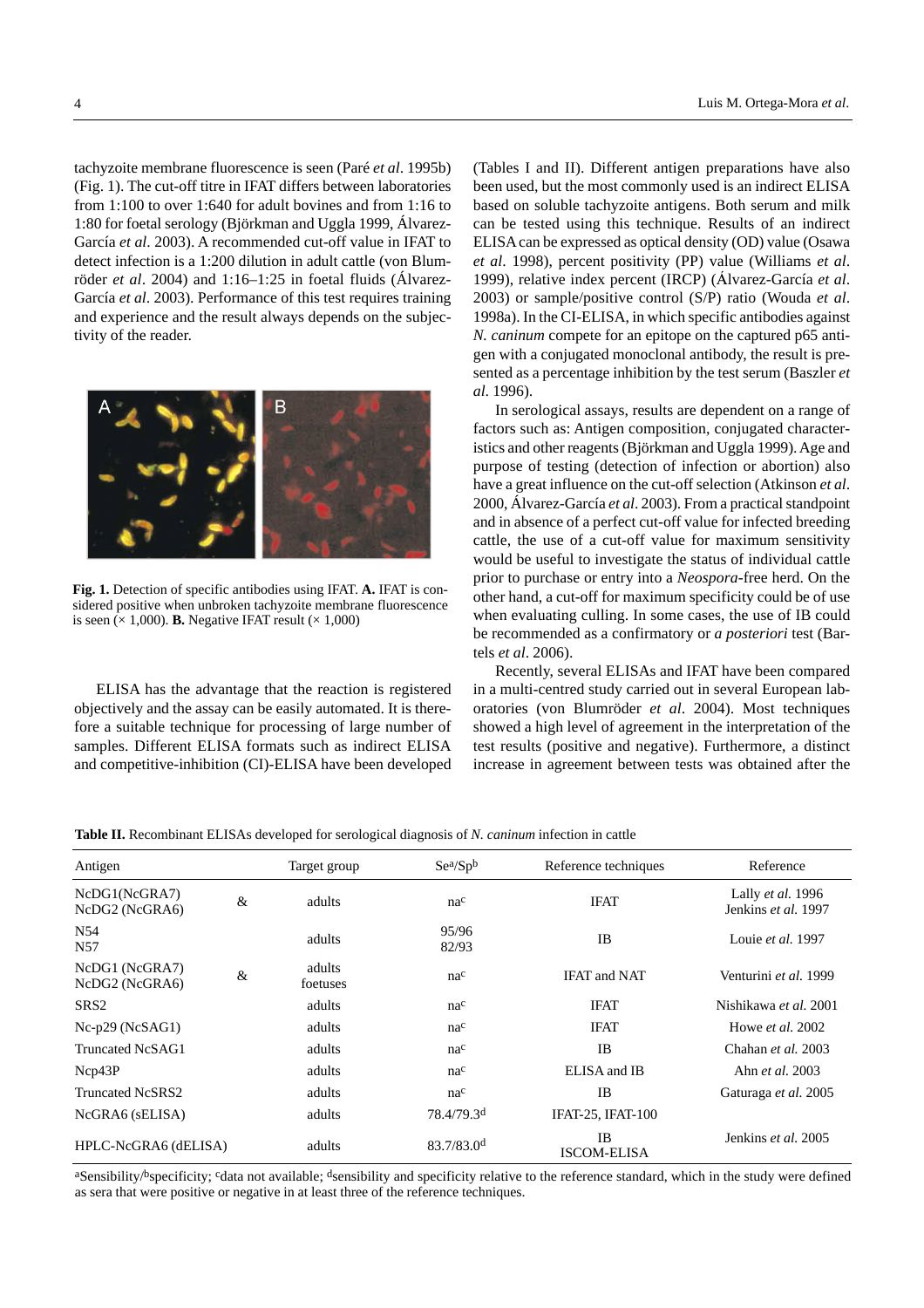application of standardised cut-offs offered by a two-graph receiver operating characteristic analysis. This procedure allows a standardised interpretation of results obtained with different tests used in independent, parallel seroepidemiological studies.

Indirect *N. caninum* ELISA has been modified to enable analysis of IgG avidity to distinguish between acute and chronic neosporosis (Björkman *et al*. 1999, Maley *et al*. 2001, Schares *et al*. 2002, Sager *et al*. 2003, Aguado-Martínez *et al*. 2005). Avidity assays are based on the fact that the first antibodies synthesised after primary infection have a lower affinity than those produced later on. By adding an incubation step with urea (6M or 8M), low affinity antibodies are eluted. The antibody titres obtained with and without urea are then used to calculate the IgG avidity index (titre with urea multiplied by 100 divided by titre without urea). Low avidity values are related with recent infection and high avidity values are observed in animals with chronic infection (Jenkins *et al*. 2000; McAllister *et al*. 2000; Schares *et al*. 2002; Björkman *et al*. 2003, 2005; Aguado-Martínez *et al*. 2005; Frössling *et al*. 2005). However, up to date this technique does not allow to discriminate a recrudescence or a re-infection from a chronic infection (Aguado-Martínez *et al*. 2005). Recently, several IgG avidity ELISA tests used in four European laboratories have been compared (Björkman *et al*. submitted). The results showed a moderate agreement between the different assays used to estimate the IgG avidity.

Detection of antibodies can also be done using individual milk samples or with bulk milk samples by ELISA. This source for testing antibodies is inexpensive and samples can be easily collected. In addition, milk sampling is non-invasive and harmless to the animal. Several studies have been done in individual milk samples using different ELISA tests with good agreement between sera and milk results (Björkman *et al*. 1997, Moskwa *et al*. 2003, Schares *et al*. 2004b), but unfortunately no comparable results exist among different labs. Recently, an ELISA based on the p38 (NcSRS2) affinity purified antigen (Schares *et al*. 2000) has been adapted for the detection of antibodies against *N. caninum* in bovine milk (Schares *et al*. 2005). Bulk milk testing can also be done by ELISA (Chanlun *et al*. 2002, 2006; Schares *et al*. 2003; Frössling *et al*. 2006; Varcasia *et al*. 2006) whenever intra-herd prevalence is higher than 10–15%. Moreover, this technique can be used to monitor control programmes. Recently, several ELISAs have been compared to detect specific antibodies to *N. caninum* in bulk milk (Bartels *et al*. 2005). Results of the comparison showed that two commercial ELISAs could adequately detect a 15% or higher intra-herd seroprevalence of *N. caninum* in lactating cows.

The IB combines the resolution of gel electrophoresis with the specificity of immunochemical detection. However, it would be very time-consuming as a routine tool for screening cattle sera. Instead, IB has been used for identification of immunodominant tachyzoite antigens (IDAs) by host sera (Bjerkås *et al.* 1994, Baszler *et al.* 1996, Schares *et al.* 1999a, Álvarez-García *et al*. 2002) and as an *a posteriori* test for

other serological assays (Schares *et al*. 1998, 1999b; Atkinson *et al*. 2000; Álvarez-García *et al*. 2003; Bartels *et al*. 2006). One proposed cut-off for a positive result was the identification of one or more of four tachyzoite IDAs (Schares *et al*. 1999a, Álvarez-García *et al*. 2002). Recently, an avidity IB has been developed to detect the pattern of IgG avidity maturation against different specific antigens of *N. caninum* tachyzoites (Aguado-Martínez *et al.* 2005).

The DATs are based on the principle that intact tachyzoites agglutinate in the presence of specific IgG antibodies (Packham *et al*. 1998, Romand *et al*. 1998, Canada *et al*. 2004, Dubey and Thulliez 2005). The DAT has been carried out in 96 round-bottom-well microplates, using formalin-fixed *N. caninum* tachyzoites of the canine NC-1 isolate (Romand *et al*. 1998) or the bovine BPA-1 isolate (Packham *et al*. 1998). Diffuse opacity across the entire diameter of the well on the next day was regarded as a positive result. A cut-off titer of 1:80 gave the greatest sensitivity (100%) and specificity values (97%) (Packham *et al*. 1998). The advantages of DAT are its simplicity and non-requisite of species-specific conjugates.

At present, several IFAT, ELISA and DAT kits for *N. caninum* diagnosis are commercially available (Björkman and Uggla 1999, Williams *et al*. 1999, Atkinson *et al*. 2000, Baszler *et al*. 2001, Reichel and Pfeiffer 2002). Finally, an immunochromatographic test (ICT) with recombinant NcSAG1 has recently been developed for the rapid detection of antibodies to *N. caninum* in cattle (Liao *et al*. 2005).

#### *Practical approaches*

*Infection-abortion relationship*. At the individual level, postabortion serology is useful because dams aborting due to an infection with *N. caninum* often have high levels of antibodies shortly after abortion (Quintanilla-Gozalo *et al*. 2000). Levels may decrease below the cut-off value after abortion (Jenkins *et al*. 2002). However, the presence of antibodies does not prove that the infection caused the abortion, as many chronically infected cows are serologically positive. Once *N. caninum* infection has been demonstrated, a seroepidemiological approach can be proposed to estimate the implication of *N. caninum* in those abortions (Thurmond and Hietala 1995, Thurmond *et al*. 1997, Sager *et al*. 2001, Hall *et al*. 2005). Although intra-herd seroprevalence provides information about the infection status, it is the seropositivity rate in aborting cows which is essential to establish the relationship between *N. caninum* infection and abortions. This rate should be significantly higher in aborting cows than in non-aborting cows. In addition, to know the pattern of abortion produced by *N. caninum* in the herd, it is necessary to estimate the odds ratio, which is a parameter indicative of the abortion risk. An endemic pattern of abortion is related with an odds ratio of around 2, whereas a higher odds ratio is indicative of an epidemic pattern (Thurmond and Hietala 1995).

*Investigation of the predominant route of transmission*. The analysis of the paired samples from dams and their daughters, samples from precolostral calves and the age-distribution of seropositive animals contribute to determine if the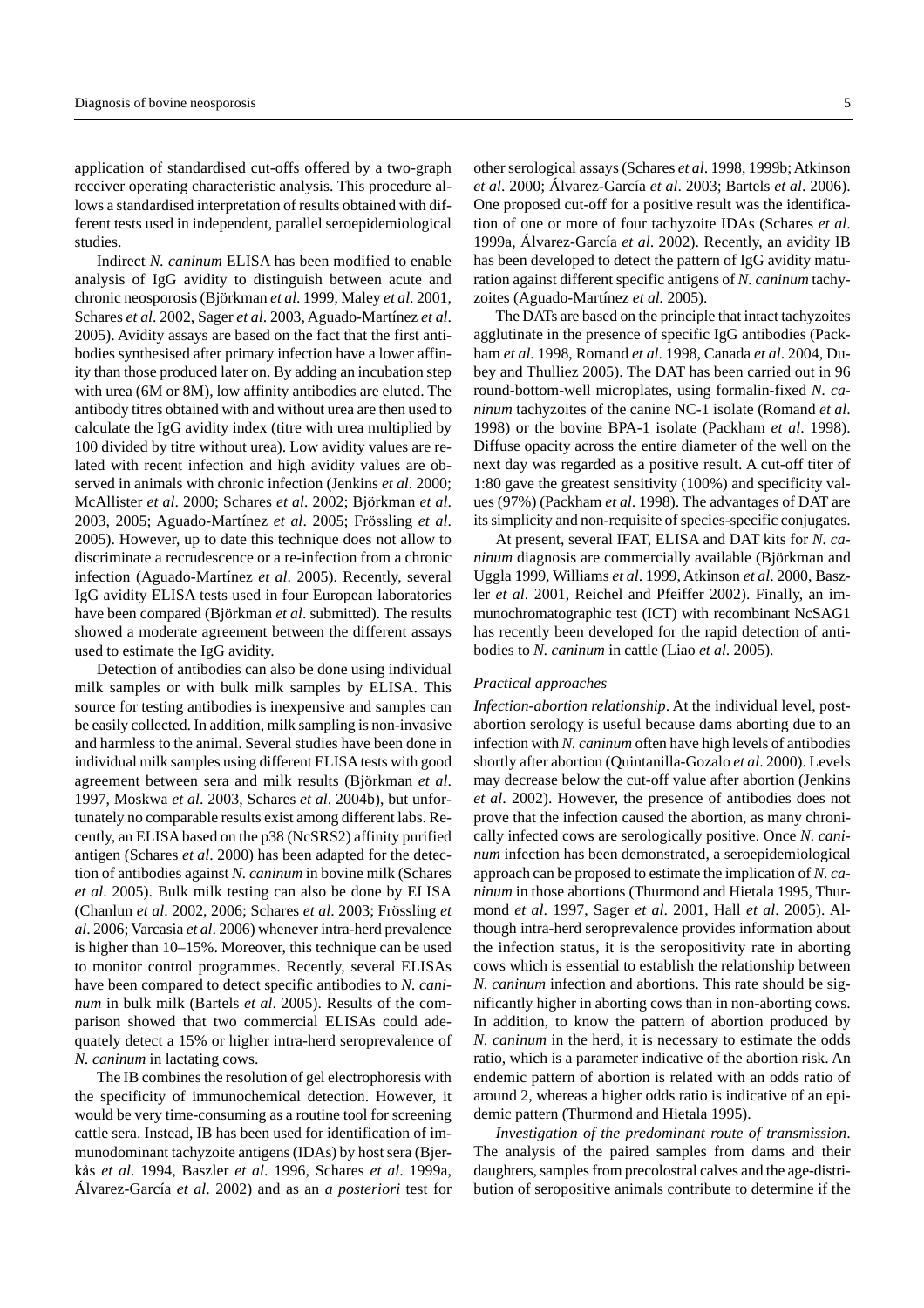vertical or horizontal route of transmission is predominant in the herd (Dijkstra *et al*. 2003). If the transmission is predominantly vertical, dams and their daughters are seropositive, as are precolostral calves, and there is a uniform distribution of seropositive animals across the age-groups. In the horizontal transmission of the infection, seropositive animals are in clusters and there is a lack of association between the serological status of dams and their daughters. In addition, the abortion pattern as well as avidity values in aborting dams are essential data (Jenkins *et al*. 2000, McAllister *et al*. 2000, Björkman *et al*. 2003). To determine the avidity value of antibodies, samples obtained immediately after the abortion from a representative number of seropositive aborted cows (8–10 sera) should be used. In herds with an endemic pattern of abortion and high avidity antibodies in aborting dams the vertical should be considered as the principal route of transmission. On the contrary, the presence of low avidity antibodies with an epidemic abortion pattern must be indicative of a recent exposure to *N. caninum* by the horizontal route (Dijkstra *et al*. 2002, Schares *et al*. 2002, Aguado-Martínez *et al*. 2005).

*Adoption of basic herd-control measures*. In addition to the identification of the main route of transmission of *N. caninum* infection in a herd, serological techniques may also help to adopt some basic measures concerning replacement. In some cases, as with purchase or sale, a study of *N. caninum* infection in non-aborting cows is needed. It should be taken into account that, in cattle, antibodies may fluctuate substantially and may even drop below the cut-off value of the serological test used (Quintanilla-Gozalo *et al*. 2000, Jenkins *et al*. 2002). In some cases, sampling after a period of 4–6 weeks is recommended and in doubtful samples the use of an *a posteriori* method such as IB is also useful (Álvarez-García *et al*. 2003). Antibody detection could also be used to determine whether a new born calf is congenitally infected (Wouda *et al*. 1998b). In such cases, a serum sample should be taken before suckling as colostral antibodies may cause false positive results and maternal antibodies may persist for several months. In precolostral calves, a positive result would confirm transplacental transmission, and it would permit the adoption of control measures related with vertical transmission in the farm.

#### *Other methodologies for* **in vivo** *diagnosis*

At present, other diagnostic tools can be used for *in vivo* diagnosis, although they are mainly used for research purposes and need to be validated with current diagnostic techniques. Thus, a nested PCR can be used for parasite DNA detection in blood (Okeoma *et al*. 2004, Ferre *et al*. 2005) and semen (Ortega-Mora *et al*. 2003, Caetano-da-Silva *et al*. 2004, Ferre *et al*. 2005) and it can be quantified by a real-time PCR in blood (Okeoma *et al*. 2005) as well as in semen (Ortega-Mora *et al*. 2003, Caetano-da-Silva *et al*. 2004, Ferre *et al*. 2005). Parasite DNA was sporadically detected in white blood cells in naturally and experimentally infected bulls and cows. In experimentally and naturally infected bulls, parasite DNA was

also sporadically detected in semen, where it was demonstrated in the cellular fraction with a low parasite load.

On the other hand, determination of specific IFN-gamma production allows an indirect quantification of cell-mediated responses. Lymphocytes from peripheral blood from *N. caninum* infected cattle will proliferate *in vitro* when stimulated with specific antigens, and supernatants from these cultures have been shown to contain IFN-gamma. In the near future, this procedure could be used to diagnose the disease although, to date, this method represents only a valuable research marker (Lunden *et al*. 1998, Marks *et al*. 1998, Andrianarivo *et al*. 2001, Almería *et al*. 2003, Ferre *et al*. 2005, Moore *et al*. 2005, Serrano *et al*. 2006).

#### **In the aborted foetus**

The ideal diagnostic samples include the aborted foetus submitted with placenta and sera from the dam. If this is not possible, samples from brain, heart, and liver should be submitted. The brain is the target organ although the probability of diagnosing the infection increases when other tissues such as the heart and liver are analysed. A higher number of positive-PCR tissue samples have been observed in foetuses corresponding to the first and second trimesters compared with those aborted in the last trimester (Collantes-Fernández et al. 2006). Tissues should be collected as rapidly as possible after expulsion in order to avoid autolysis. Samples for serological analysis may be obtained from serosanguinous fluid accumulated in foetal body cavities (Anderson *et al*. 2000).

Gross lesions are rare in *Neospora* abortions, but white linear foci may be seen in skeletal muscles and the heart, and minute pale to dark foci may be present in the brain (Dubey and Lindsay 1996, Anderson *et al*. 2000). Histological examination of brain, heart and liver of the foetus, parasite detection by PCR techniques in target organs (alternatively immunohistochemistry) and detection of specific antibodies in dam and in foetal fluids in foetuses over five to six months of age may contribute to a successful diagnosis of bovine *Neospora* abortion.

#### *Histological examination*

Preparation of tissues for examination under the microscope should be carried out according to universally accepted protocols. Tissue sections of approximately 4 µm should be cut with a microtome, mounted and stained with haematoxylin and eosin. Inflammatory and degenerative lesions may be found histologically throughout foetal tissues but are most common in the central nervous system (CNS), heart, skeletal muscle and liver (reviewed in Dubey and Lindsay 1996). The histological lesions caused by *N. caninum* in these tissues are often distinctive, particularly the brain lesions. Diagnosis of the most significant lesions in the brain consist of non-suppurative encephalomyelitis characterised by multifocal non-suppurative infiltration (Fig. 2A), with or without multifocal necrosis (Fig. 2B). The lesions in the brain are often accom-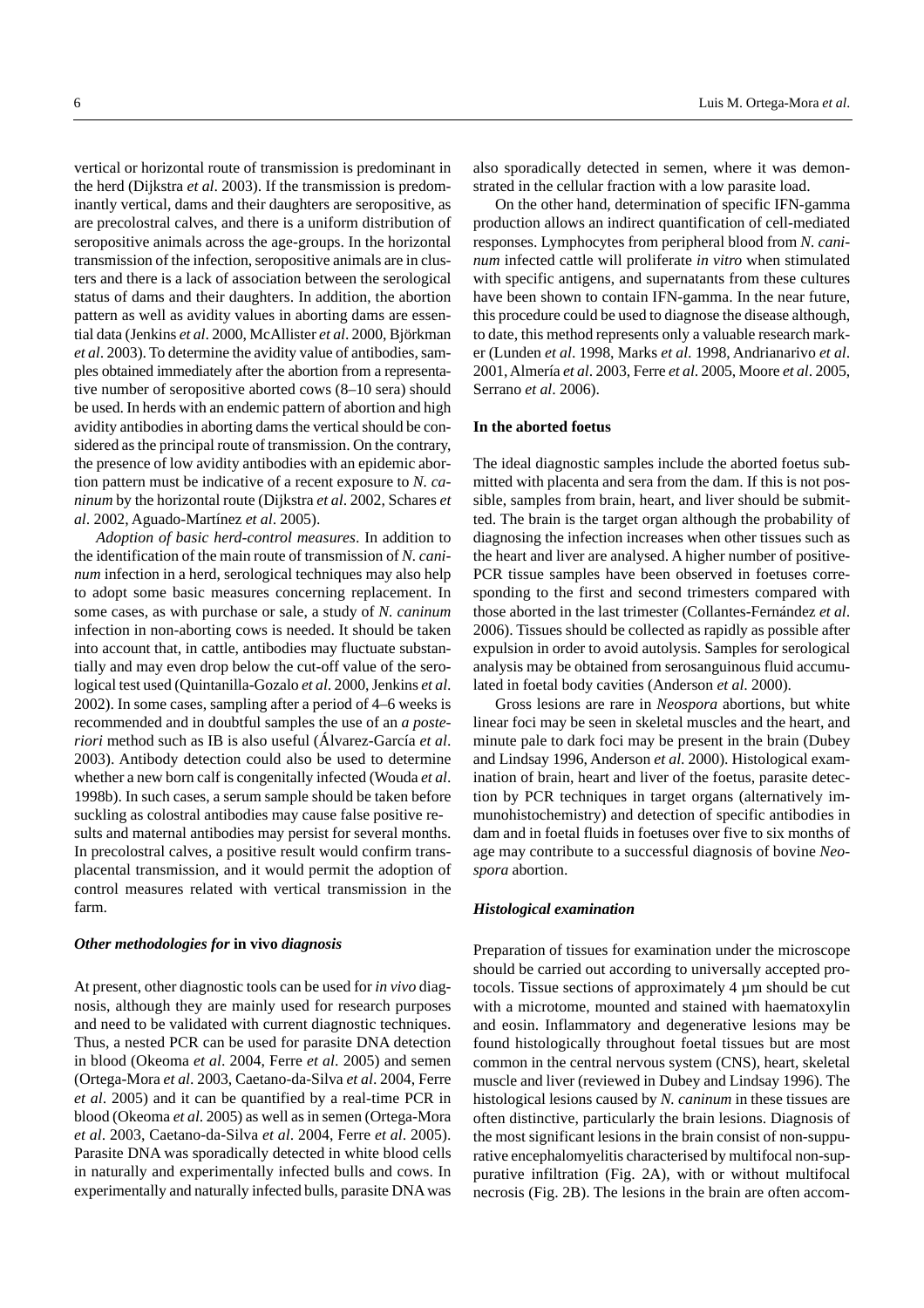

**Fig. 2.** Histological lesions observed in bovine tissues caused by *N. caninum* infection. **A.** Glial focus in foetal brain. H and E, × 200. **B.** Focal necrosis surrounded by non-suppurative infiltration in foetal brain. H and E,  $\times$  100. **C.** Lymphocytic myocarditis. H and E,  $\times$  200. **D.** Non-suppurative periportal hepatitis. H and  $E$ ,  $\times$  100

panied by some vascular endothelial hyperplasia and associated mild infiltration by mononuclear cells. Although not specific to neosporosis, leukomalacia may be seen in some cases in the cerebral white matter. Other histologic lesions that are consistently found include: Non-suppurative myocarditis (Fig. 2C), focal non-suppurative myositis and non-suppurative periportal hepatitis (Fig. 2D) – associated in some cases with focal hepatic necrosis – and focal non-suppurative interstitial pneumonia (Wouda *et al*. 1997b). Although the placenta is not always available, the presence of a non-suppurative placentitis and necrosis has been described in abortion in early gestation. Characteristic histological foetal lesions such as multifocal non-suppurative encephalitis and myocarditis, although not pathognomonic, allow a presumptive diagnosis (Barr *et al*. 1991, Wouda *et al*. 1997b). Moreover, histology has been used as a reference procedure for the comparisons of other techniques (Baszler *et al*. 1999). Confirmation of the infection is necessary since other protozoa such as *Sarcocystis* spp. may cause similar lesions (Jenkins *et al*. 2002).

## *Parasite detection*

The most commonly applied method for detection of *N. caninum* in the past has been immunohistochemistry (IHC) of foetal brain and other tissues such as lung, liver and heart

(Lindsay and Dubey 1989). However, IHC is a relatively insensitive technique for detecting the parasites in severely autolysed foetuses. One of the advantages is its high specificity, although some cross-reactivity with *T. gondii* has been reported (van Maanen *et al*. 2004). The demonstration of *Neospora* antigens by IHC depends to a large extent on the number of sections made and the time spent on microscopic examination (Wouda *et al*. 1997b). Parasite tachyzoites and antigens are usually found associated with lesioned areas in the brain and other organs such as heart and liver (González *et al*. 1999). The number of tissue cysts in the brain is low and generally not associated with cellular responses (Fig. 3).

PCR techniques have been useful as diagnostic tools for detection of the parasite in aborted bovine foetuses (Gottstein *et al.* 1998, Baszler *et al*. 1999, Sager *et al.* 2001, Pereira-Bueno *et al.* 2003, van Maanen *et al.* 2004, Medina *et al*. 2006). PCR methods generally have a higher sensitivity than IHC methods and also a high specificity (van Maanen *et al.* 2004). Fair agreement has been observed between both probes (Pereira-Bueno *et al*. 2003, Medina *et al*. 2006). Several PCRbased methods have been developed in the last few years targeting the parasite ITS1 region (Holmdahl and Mattsson 1996) and the repeated *Neospora*-specific Nc5 sequence (Muller *et al*. 1996) with different modifications, such as nested or seminested PCR test, in an attempt to increase the sen-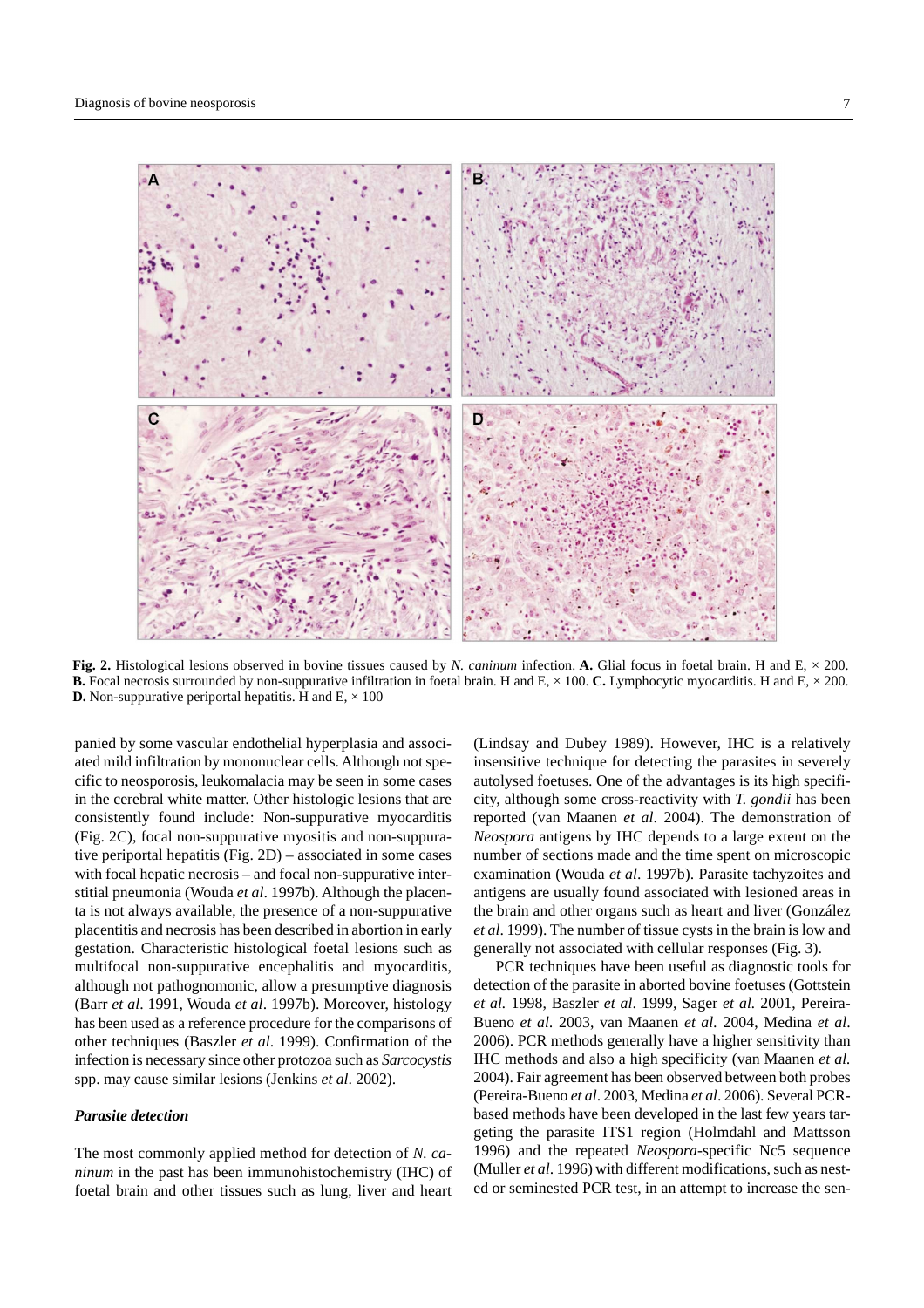

**Fig. 3.** *Neospora caninum* tissue cyst evidenced by IHC. A tissue cyst of *N. caninum* located in a neurone which is recognised by an anti-*N. caninum* polyclonal rabbit serum using IHC and counterstained with H and E  $(\times 400)$ 

sitivity and specificity of the technique. There appeared to be no clear relationship between the PCR format (i.e. single or nested) and diagnostic sensitivity (van Maanen *et al*. 2004). The advantages of these PCR procedures include high specificity and sensitivity, and the ability to amplify small amounts of *Neospora* DNA in a larger quantity of tissue. In addition, PCR works well when foetuses are autolysed, which is often the case with *Neospora* abortions. At present, two quantitative PCR techniques for the detection of *Neospora* in host tissues have been reported. A quantitative-competitive PCR (QC-PCR) technique based on the inclusion of a known competitor to the target *Neospora*-specific Nc5 genomic sequences was described, but it is labour-intensive and requires post-PCR analysis (Liddell *et al*. 1999). Recently, a specific quantitative PCR based on the Nc5 sequence of *N. caninum* that monitors the reaction in real time, employing the double-stranded DNA-binding dye by SYBR Green I, was standardised and successfully tested in aborted bovine foetuses (Collantes-Fernández *et al*. 2002).

A new method to detect *N. caninum* using indirect *in situ* PCR has been described (Loschenberger *et al*. 2004). *In situ* PCR combines the advantages of the extraordinarily high sensitivity and specificity of PCR and the *in situ* representation of immunohistochemical methods. The indirect *in situ* PCR is able to detect the amplified products using a primed *in situ* (PRINS) reaction with hapten-labelled nucleotides and visualising them using fluorochrome-labelled antibodies. This technique has been carried out in both infected cell cultures and formalin-fixed paraffin-embedded tissues. Clear signals were obtained in the *N. caninum* positive samples using *in situ* PCR, whereas control slides with *Toxoplasma gondii* infected tissues always yielded negative results (Loschenberger *et al*. 2004).

Finally, isolation of *Neospora* in cell culture or bioassay by inoculation in highly receptive mouse strains such as IFN- gamma knock-out and Balb/c nu/nu mice are not suitable techniques for routine foetal diagnosis since the success of isolation depends on the number of organisms present and most parasites in bovine foetuses die during autolysis of host cells (Dubey 1999). However, these techniques may be employed to obtain new *Neospora* isolates to pursue further work on molecular epidemiology, pathogenicity studies and vaccine development.

#### *Foetal serology*

The demonstration of *N. caninum* antibodies in sera or foetal fluids by IFAT, ELISA or IB indicates foetal infection (Conrad *et al*. 1993, Barr *et al*. 1995, Paré *et al*. 1995b, Otter *et al*. 1997, Slotved *et al*. 1999, Söndgen *et al*. 2001) since there is no transplacental transfer of antibodies from dam to foetus in cattle. The bovine foetus develops the ability to produce antibodies during the fifth month of gestation. Therefore, foetal serology can be applied to aid in diagnosing *N. caninum* infection in foetuses aged five months or older (Pereira-Bueno *et al*. 2003). However, several reports showed the low sensitivity of foetal serology even after improvement with IB, a negative result does not rule out the presence of a *N. caninum* infection (Barr *et al*. 1995, Wouda *et al*. 1997a, Gottstein *et al*. 1998, Slotved *et al*. 1999, Söndgen *et al*. 2001). Lack of foetal immunocompetence (Wouda *et al*. 1997a), a short interval between infection and foetal death (Söndgen *et al*. 2001), and autolysis, which may cause degradation of foetal immunoglobulins and thus lead to low levels of specific antibodies (Wouda *et al*. 1997a), are thought to be possible causes for low sensitivity of foetal serology. On the other hand, the detection of *Neospora* antibodies in foetal fluids does not necessarily prove that the infection caused foetal death, since many clinically normal calves have congenital antibodies. Therefore, foetal serology cannot be used as the sole diagnostic test to confirm *N. caninum* abortion in individual foetuses.

#### **Conclusions and perspectives**

Appropriate techniques for diagnosis of bovine neosporosis, both *in vivo* and in aborted foetuses, have been developed in the last ten years and some of them are commercially available. For diagnosis in live animals, detection of antibodies in serum or milk has been shown to be the best option both at the herd and individual level. These techniques are excellent tools to examine *N. caninum*-associated abortion problems and to adopt some basic herd-control measures such as culling of seropositive aborting dams, the use of the progeny of seropositive dams for beef and the exclusion of the progeny of seropositive dams from breeding (Conraths and Ortega-Mora 2005). Serological tests may also be applied to control neosporosis in the international animal trade, as has been suggested (Moore 2005), since infected animals can introduce the parasite in naive herds or areas where the disease does not exist or prevalence is very low. A combination of different techniques (IFAT+IB or ELISA+IB) is recommended in cer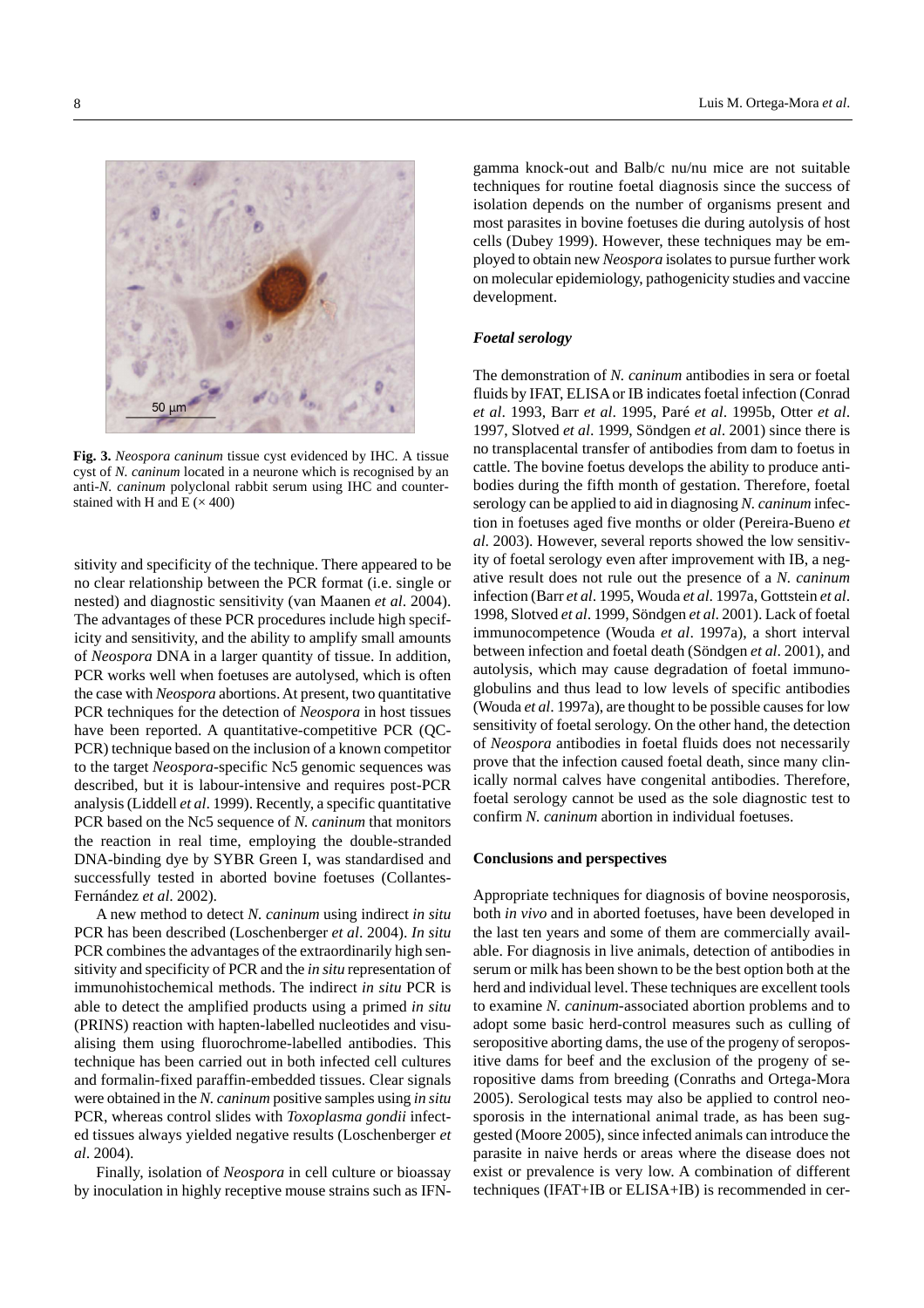tain cases to classify an individual animal as seropositive or seronegative since there is no serological technique that can be considered as a gold standard.

Concerning foetal diagnosis, detection of compatible lesions by histology and parasites by PCR in brain (as well as heart and liver) are the best choices for foetal diagnosis. Diagnostic criteria to distinguish foetal infection and *Neospora*-associated abortion are based not only on the demonstration of foetal infection by PCR (or alternatively by IHC or foetal serology), but also, as has been suggested previously (Jenkins *et al*. 2002), on the extent and severity of the lesions in the foetus, foetal age and the assessment of neosporosis at the herd level. The poor agreement observed when histology, PCR and serology are compared underlines the need to use different and complementary techniques if we want to increase the probability of detecting infection in aborted foetuses (Pereira-Bueno *et al*. 2003, Medina *et al*. 2006). IHC techniques have a relatively low sensitivity in the detection of parasites in host tissues, due to either low parasite numbers or the poor quality of autolysed, mummified or macerated foetal samples. In this respect, PCR sensibility and specificity are higher compared with IHC. Nonetheless, some diagnostic laboratories can experience problems with contamination in the PCR and measures to avoid cross-contamination and carryover contamination are highly recommended (van Maanen *et al*. 2004). At present, qualitative PCR is widely used in the laboratory diagnosis of foetal neosporosis, but some quantitative PCR techniques have also been applied to bovine foetuses (Collantes-Fernández *et al*. 2002). Recently, quantitative PCR has been employed to record parasite infection intensity and to obtain an accurate estimation of parasite load in different foetal tissues and to make statistical comparisons (Collantes-Fernández *et al*. 2006). This method represents a powerful tool to elucidate host-parasite interaction in foetal tissues and to evaluate the protective effect of vaccines and drugs.

Future research approaches to improve the diagnosis of bovine neosporosis and the use of diagnostic tools in the investigation of host-parasite interactions and neosporosis epidemiology and control may include the description of *Neospora*-stage specific antigens. These markers may be useful not only to discriminate between recent and past infection, as avidity ELISAs allow at present, but also to diagnose parasitereactivation in persistently infected cattle. In this sense, the first reported gene to be expressed specifically during the *N. caninum* bradyzoite stage (the Nc*SAG4* gene) has been recently identified, cloned and expressed as a recombinant antigen (Fernández-García *et al*. 2006) and its utility as a diagnostic marker is being evaluated.

Another field of interest for foetal diagnosis is the combination of PCR with other molecular tools to investigate the molecular epidemiology of this disease and clarify aspects related with strain/isolate variability. In this sense, several molecular approaches have been used for the genetic characterisation of *N. caninum* isolates. Recently, microsatellite markers have been developed which have proven very useful for

the molecular characterisation and tracking of individual laboratory isolates of *N. caninum* (Regidor-Cerrillo *et al*. 2006). These markers are now being evaluated in clinical samples both from natural and experimental infections with the aim of studying the population structure of this parasite and the molecular epidemiology of neosporosis.

Finally, it should be taken into account that, in some countries and regions, control schemes for the disease are being developed. This is the case in Spain where, although a nationwide programme to control the disease does not exist, several regional governments have already placed neosporosis on the list of diseases included in bovine herd-health programmes. For instance, in the Autonomous Region of Galicia, the Spanish Autonomous Community with the highest cattle census, approximately 90,000 animals have been tested in 2005. Massive screening of cattle challenges the diagnostic robustness of serological techniques and makes the role of the veterinary diagnostic laboratories essential. Thus, all veterinary diagnostic laboratories should validate their diagnostic techniques for *N. caninum* and a comparison of these techniques among laboratories from different geographical regions should be undertaken in order to obtain a standardised interpretation of results (von Blumröder *et al*. 2004, van Maanen *et al*. 2004). In countries with control programmes under way, National or Regional Reference Laboratories should be promoted. This idea is particularly important since the OIE (World Organisation for Animal Health) does not have standard protocols for bovine neosporosis. The role of these reference laboratories should be of particular importance for many reasons: To evaluate and define reference diagnostic methods, to prepare and supply antigens and reference serum and tissue controls, to organise inter-laboratory comparison for veterinary diagnostic laboratories, to test some samples to confirm unusual results, to give assessment, to provide training and to allow for the establishment of quality assurance programmes for other veterinary diagnostic laboratories for the purpose of accreditation. In this sense, as a part of an EU initiative, a guidelines manual is being prepared by several European laboratories for the diagnosis of protozoal abortifacients in farm ruminants. These guidelines will contain recommendations about the diagnostic procedures to be followed by official and private institutions across Europe when dealing with neosporosis cases and could be of use to several other countries.

**Acknowledgements.** We gratefully acknowledge Drs Juana Pereira-Bueno, Valentín Pérez and Antonio Rodríguez-Bertos for their assistance with the histological and immunohistochemical techniques. We also wish to thank the collaborative work of the EU COST-Action 854. Finally, we would like to thank Dr. Gema Álvarez-García for comments on the manuscript.

## **References**

Aguado-Martínez A., Álvarez-García G., Arnaiz-Seco I., Innes E., Ortega-Mora L.M. 2005. Use of avidity enzyme-linked im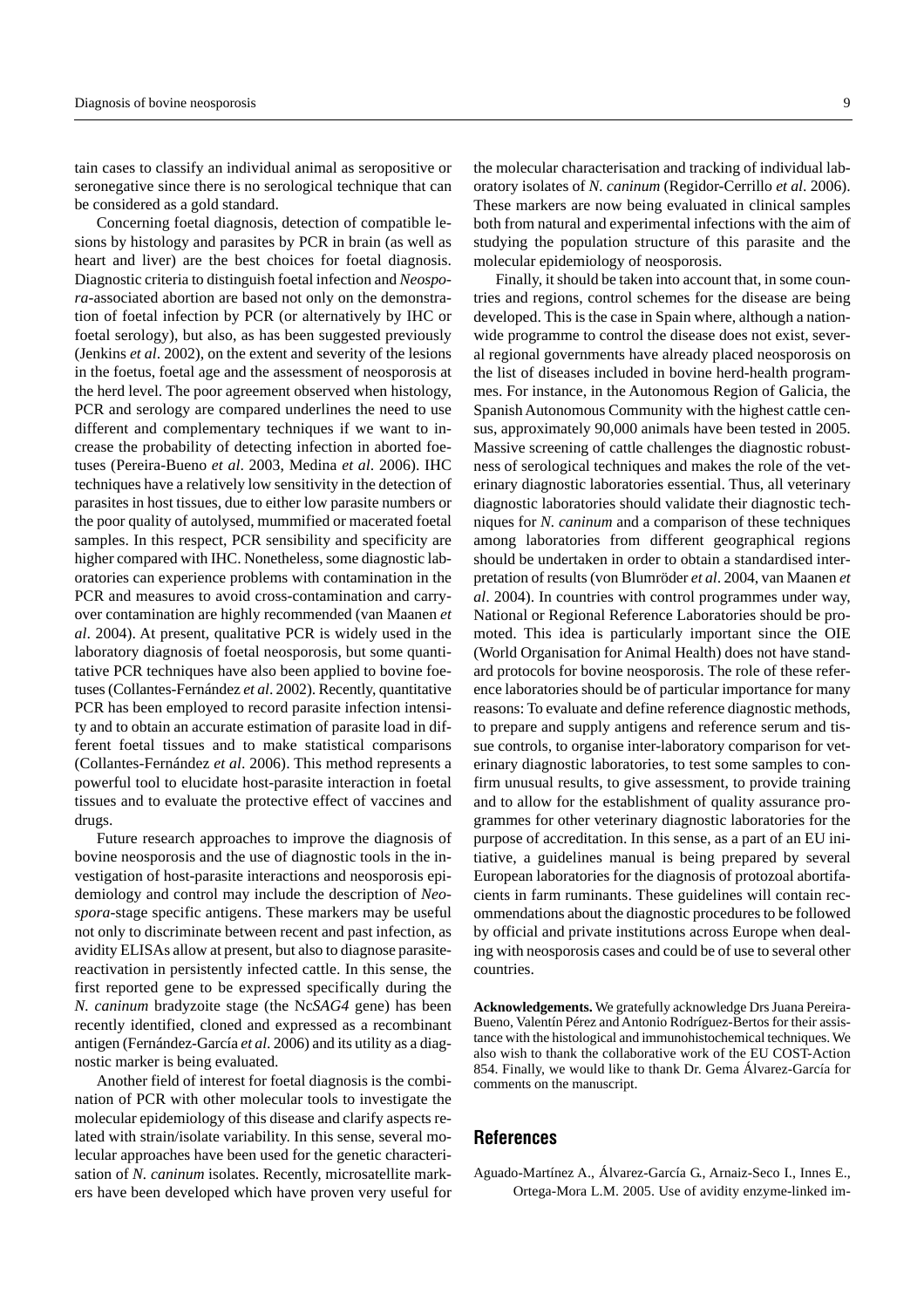munosorbent assay and avidity western blot to discriminate between acute and chronic *Neospora caninum* infection in cattle. *Journal of Veterinary Diagnostic Investigation*, 17, 442– 450.

- Ahn H.J., Kim S., Kim D.Y., Nam H.W. 2003. ELISA detection of IgG antibody against a recombinant major surface antigen (Nc-p43) fragment of *Neospora caninum* in bovine sera. *Korean Journal of Parasitology*, 41, 175–177.
- Almería S., De Marez T., Dawson H., Araujo R., Dubey J.P., Gasbarre L.C. 2003. Cytokine gene expression in dams and foetuses after experimental *Neospora caninum* infection of heifers at 110 days of gestation. *Parasite Immunology*, 25, 383– 392.
- Álvarez-García G., Collantes-Fernández E., Costas E., Rebordosa X., Ortega-Mora L.M. 2003. Influence of age and purpose for testing on the cut-off selection of serological methods in bovine neosporosis. *Veterinary Research*, 34, 341–352.
- Álvarez-García G., Pereira-Bueno J., Gómez-Bautista M., Ortega-Mora L.M. 2002. Pattern of recognition of *Neospora caninum* tachyzoite antigens by naturally infected pregnant cattle and aborted foetuses. *Veterinary Parasitology*, 107, 15–27.
- Anderson M.L., Andrianarivo A.G., Conrad P.A. 2000. Neosporosis in cattle. *Animal Reproduction Science*, 60–61, 417–431.
- Andrianarivo A.G., Barr B.C., Anderson M.L., Rowe J.D., Packham A.E., Sverlow K.W., Conrad P.A. 2001. Immune responses in pregnant cattle and bovine fetuses following experimental infection with *Neospora caninum*. *Parasitology Research*, 87, 817–825.
- Atkinson R., Harper P.A., Reichel M.P., Ellis J.T. 2000. Progress in the serodiagnosis of *Neospora caninum* infections of cattle. *Parasitology Today*, 16, 110–114.
- Barr B.C., Anderson M.L., Sverlow K.W., Conrad P.A. 1995. Diagnosis of bovine fetal *Neospora* infection with an indirect fluorescent antibody test. *Veterinary Record*, 137, 611–613.
- Barr B.C., Conrad P.A., Breitmeyer R., Sverlow K., Anderson M.L., Reynolds J., Chauvet A.E., Dubey J.P., Ardans A.A. 1993. Congenital *Neospora* infection in calves born from cows that had previously aborted *Neospora*-infected fetuses: four cases (1990–1992). *Journal of the American Veterinary Medical Association*, 202, 113–117.
- Barr B.C., Conrad P.A., Dubey J.P., Anderson M.L. 1991. *Neospora*like encephalomyelitis in a calf: pathology, ultrastructure, and immunoreactivity. *Journal of Veterinary Diagnostic Investigation*, 3, 39–46.
- Bartels C.J.M., Maanen C. van, Meulen A.M. van der, Dijkstra T., Wouda W. 2005. Evaluation of three enzyme-linked immunosorbent assays for detection of antibodies to *Neospora caninum* in bulk milk. *Veterinary Parasitology*, 131, 235–246.
- Bartels C.J.M., Ruiz-Santa-Quiteria J.A., Arnaiz-Seco I., Björkman C., Frössling J., Blumröder D. von, Conraths F.J., Schares G., Maanen C. van, Wouda W., Ortega-Mora L.M. 2006. Supranational comparison of *Neospora caninum* seroprevalences in cattle in Germany, The Netherlands, Spain and Sweden. *Veterinary Parasitology*, in press.
- Bartels C.J., Wouda W., Schukken Y.H. 1999. Risk factors for *Neospora caninum*-associated abortion storms in dairy herds in The Netherlands (1995 to 1997). *Theriogenology*, 52, 247– 257.
- Basso W., Venturini L., Venturini M.C., Hill D.E., Kwok O.C., Shen S.K., Dubey J.P. 2001. First isolation of *Neospora caninum* from the feces of a naturally infected dog. *Journal of Parasitology*, 87, 612–618.
- Baszler T.V., Adams S., Vander-Schalie J., Mathison B.A., Kostovic M. 2001. Validation of a commercially available monoclonal antibody-based competitive-inhibition enzyme-linked immunosorbent assay for detection of serum antibodies to

*Neospora caninum* in cattle. *Journal of Clinical Microbiology*, 39, 3851–3857.

- Baszler T.V., Gay L.J.C., Long M.T., Mathison B.A. 1999. Detection by PCR of *Neospora caninum* in fetal tissues from spontaneous bovine abortions. *Journal of Clinical Microbiology*, 37, 4059–4064.
- Baszler T.V., Knowles D.P., Dubey J.P., Gay J.M., Mathison B.A., McElwain T.F. 1996. Serological diagnosis of bovine neosporosis by *Neospora caninum* monoclonal antibody-based competitive inhibition enzyme-linked immunosorbent assay. *Journal of Clinical Microbiology*, 34, 1423–1428.
- Bergeron N., Fecteau G., Pare J., Martineau R., Villeneuve A. 2000. Vertical and horizontal transmission of *Neospora caninum* in dairy herds in Quebec. *Canadian Veterinary Journal*, 41, 464–467.
- Bjerkås I., Jenkins M.C., Dubey J.P. 1994. Identification and characterization of *Neospora caninum* tachyzoite antigens useful for diagnosis of neosporosis. *Clinical and Diagnostic Laboratory Immunology*, 1, 214–221.
- Björkman C., Álvarez-García G., Conraths F.J., Mattsson J.G., Ortega-Mora L.M., Sager H., Schares G. *Neospora caninum* IgG avidity tests: an interlaboratory comparison. *Veterinary Parasitology*, submitted.
- Björkman C., Gondim L.F.P., Naslund K., Trees A.J., McAllister M.M. 2005. IgG avidity pattern in cattle after ingestion of *Neospora caninum* oocysts. *Veterinary Parasitology*, 128, 195–200.
- Björkman C., Holmdahl O.J., Uggla A. 1997. An indirect enzymelinked immunoassay (ELISA) for demonstration of antibodies to *Neospora caninum* in serum and milk of cattle. *Veterinary Parasitology*, 68, 251–260.
- Björkman C., McAllister M.M., Frössling J., Naslund K., Leung F., Uggla A. 2003. Application of the *Neospora caninum* IgG avidity ELISA in assessment of chronic reproductive losses after an outbreak of neosporosis in a herd of beef cattle. *Journal of Veterinary Diagnostic Investigation*, 15, 3–7.
- Björkman C., Naslund K., Stenlund S., Maley S.W., Buxton D., Uggla A. 1999. An IgG avidity ELISA to discriminate between recent and chronic *Neospora caninum* infection. *Journal of Veterinary Diagnostic Investigation*, 11, 41–44.
- Björkman C., Uggla A. 1999. Serological diagnosis of *Neospora caninum* infection. *International Journal for Parasitology*, 29, 1497–1507.
- Blumröder D. von, Schares G., Norton R., Williams D.J., Esteban-Redondo I., Wright S., Björkman C., Frössling J., Risco-Castillo V., Fernández-García A., Ortega-Mora L.M., Sager H., Hemphill A., Maanen C. van, Wouda W., Conraths F.J. 2004. Comparison and standardisation of serological methods for the diagnosis of *Neospora caninum* infection in bovines. *Veterinary Parasitology*, 120, 11–22.
- Buxton D., McAllister M.M., Dubey J.P. 2002. The comparative pathogenesis of neosporosis. *Trends in Parasitology*, 18, 546–552.
- Caetano-da-Silva A., Ferre I., Collantes-Fernández E., Navarro V., Aduriz G., Ugarte-Garagalza C., Ortega-Mora L.M. 2004. Occasional detection of *Neospora caninum* DNA in frozen extended semen from naturally infected bulls. *Theriogenology*, 62, 1329–1336.
- Canada N., Carvalheira J., Meireles C.S., da Costa J.M.C., Rocha A. 2004. Prevalence of *Neospora caninum* infection in dairy cows and its consequences for reproductive management. *Theriogenology*, 62, 1229–1235.
- Chahan B., Gaturaga I., Huang X., Liao M., Fukumoto S., Hirata H., Nishikawa Y., Suzuki H., Sugimoto C., Nagasawa H., Fujisaki K., Igarashi I., Mikami T., Xuan X. 2003. Serodiagnosis of *Neospora caninum* infection in cattle by enzyme-linked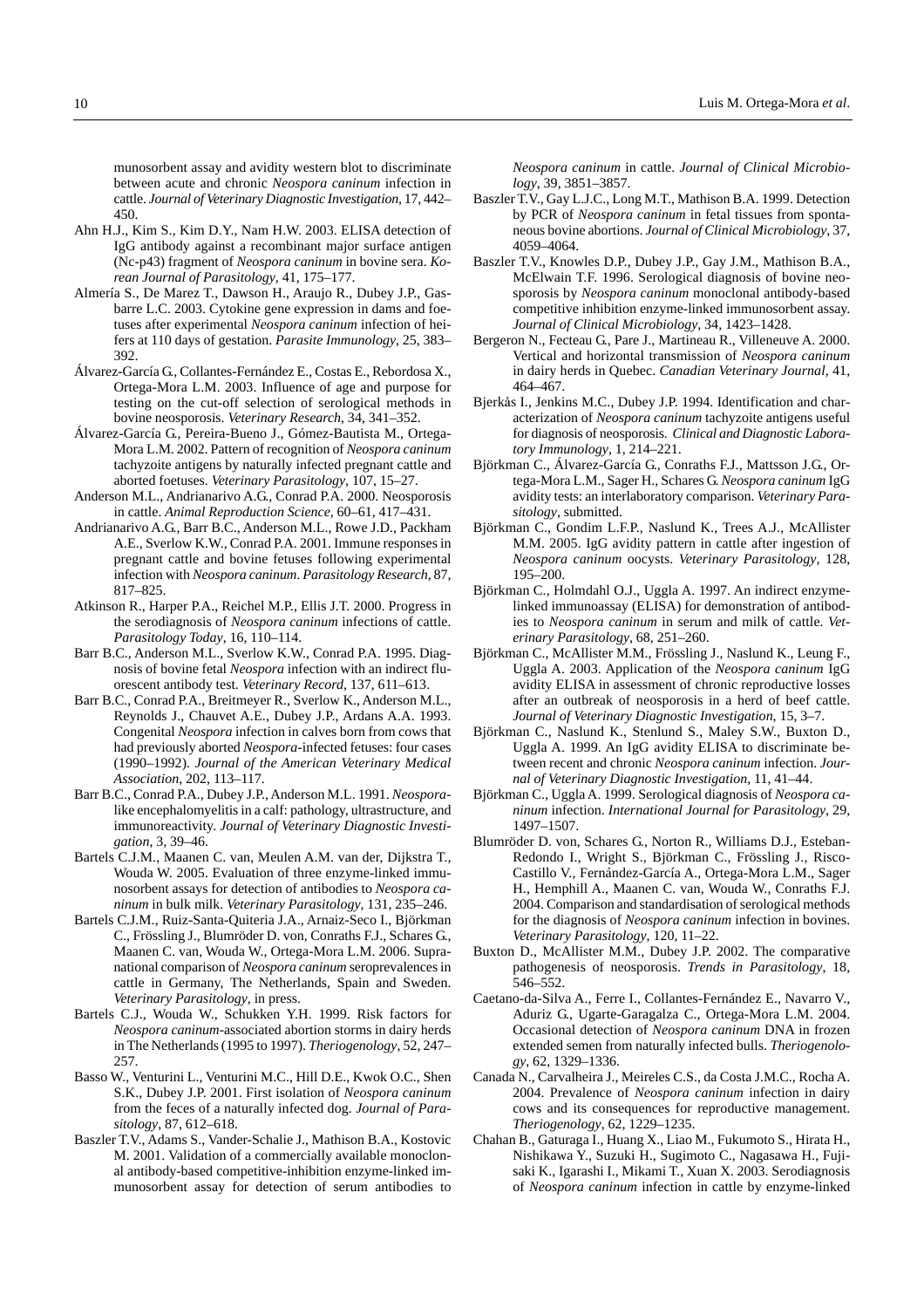immunosorbent assay with recombinant truncated NcSAG1. *Veterinary Parasitology*, 118, 177–185.

- Chanlun A., Emanuelson U., Chanlun S., Aiumlamai S., Björkman C. 2006. Application of repeated bulk milk testing for identification of infection dynamics of *Neospora caninum* in Thai dairy herds. *Veterinary Parasitology*, in press.
- Chanlun A., Naslund K., Aiumlamai S., Björkman C. 2002. Use of bulk milk for detection of *Neospora caninum* infection in dairy herds in Thailand. *Veterinary Parasitology*, 110, 35–44.
- Chávez-Velásquez A., Álvarez-García G., Collantes-Fernández E., Casas-Astos E., Rosadio-Alcántara R., Serrano-Martínez E., Ortega-Mora L.M. 2004. First report of *Neospora caninum* infection in adult alpacas (*Vicugna pacos*) and llamas (*Lama glama*). *Journal of Parasitology*, 90, 864–866.
- Collantes-Fernández E., Rodríguez-Bertos A., Arnaiz-Seco I., Moreno B., Aduriz G., Ortega-Mora L.M. 2006. Influence of the stage of pregnancy on *Neospora caninum* distribution, parasite loads and lesions in aborted bovine foetuses. *Theriogenology*, 65, 629–641.
- Collantes-Fernández E., Zaballos A., Álvarez-García G., Ortega-Mora L.M. 2002. Quantitative detection of *Neospora caninum* in bovine aborted foetuses and experimentally infected mice by real-time PCR. *Journal of Clinical Microbiology*, 40, 1194–1198.
- Conrad P.A., Sverlow K., Anderson M., Rowe J., BonDurant R., Tuter G., Breitmeyer R., Palmer C., Thurmond M., Ardans A. 1993. Detection of serum antibody responses in cattle with natural or experimental *Neospora* infections. *Journal of Veterinary Diagnostic Investigation*, 5, 572–578.
- Conraths F.J., Ortega-Mora L.M. 2005. Options for control of protozoal abortion in ruminants: practical experience. *The 20th International Conference of the World Association for the Advancement of Veterinary Parasitology* (*WAAVP*), *16–20 October*, *Christchurch*, *New Zealand*.
- Davison H.C., Guy C.S., McGarry J.W., Guy F., Williams D.J.L., Kelly D.F., Trees A.J. 2001. Experimental studies on the transmission of *Neospora caninum* between cattle. *Research in Veterinary Science*, 70, 163–168.
- Davison H.C., Otter A., Trees A.J. 1999. Estimation of vertical and horizontal transmission parameters of *Neospora caninum* infections in dairy cattle. *International Journal for Parasitology*, 29, 1683–1689.
- De Marez T., Liddell S., Dubey J.P., Jenkins M.C., Gasbarre L. 1999. Oral infection of calves with *Neospora caninum* oocysts from dogs: humoral and cellular immune responses. *International Journal for Parasitology*, 29, 1647–1657.
- De Meerschman F., Focant C., Detry J., Rettigner C., Cassart D., Losson B. 2005. Clinical, pathological and diagnostic aspects of congenital neosporosis in a series of naturally infected calves. *Veterinary Record*, 157, 115–118.
- Dijkstra T., Barkema H.W., Björkman C., Wouda W. 2002. A high rate of seroconversion for *Neospora caninum* in a dairy herd without an obvious increased incidence of abortions. *Veterinary Parasitology*, 109, 203–211.
- Dijkstra T., Barkema H.W., Eysker M., Beiboer M.L., Wouda W. 2003. Evaluation of a single serological screening of dairy herds for *Neospora caninum* antibodies. *Veterinary Parasitology*, 110, 161–169.
- Dijkstra T., Barkema H.W., Eysker M., Wouda W. 2001. Evidence of post-natal transmission of *Neospora caninum* in Dutch dairy herds. *International Journal for Parasitology*, 31, 209–215.
- Dubey J.P. 1999. Recent advances in *Neospora* and neosporosis. *Veterinary Parasitology*, 84, 349–367.
- Dubey J.P. 2003a. Neosporosis in cattle. *Journal of Parasitology*, 89, S42–S56.
- Dubey J.P. 2003b. Review of *Neospora caninum* and neosporosis in animals. *Korean Journal of Parasitology*, 41, 1–16.
- Dubey J.P. 2005. Neosporosis in cattle. *Veterinary Clinics of North America. Food Animal Practice*, 21, 473–483.
- Dubey J.P., Barr B.C., Barta J.R., Bjerkås I., Björkman C., Blagburn B.L., Bowman D.D., Buxton D., Ellis J.T., Gottstein B., Hemphill A., Hill D.E., Howe D.K., Jenkins M.C., Kobayashi Y., Koudela B., Marsh A.E., Mattsson J.G., McAllister M.M., Modrý D., Omata Y., Sibley L.D., Speer C.A., Trees A.J., Uggla A., Upton S.J., Williams D.J.L., Lindsay D.S. 2002. Redescription of *Neospora caninum* and its differentiation from related coccidia. *International Journal for Parasitology*, 32, 929–946.
- Dubey J.P., Hattel A.L., Lindsay D.S., Topper M.J. 1988. Neonatal *Neospora caninum* infection in dogs: isolation of the causative agent and experimental transmission. *Journal of the American Veterinary Medical Association*, 193, 1259– 1263.
- Dubey J.P., Lindsay D.S. 1996. A review of *Neospora caninum* and neosporosis. *Veterinary Parasitology*, 67, 1–59.
- Dubey J.P., Thulliez P. 2005. Prevalence of antibodies to *Neospora caninum* in wild animals. *Journal of Parasitology*, 91, 1217– 1218.
- Fernández-García A., Risco-Castillo V., Zaballos A., Álvarez-García G., Ortega-Mora L.M. 2006. Identification and molecular cloning of the *Neospora caninum SAG4* gene specifically expressed at bradyzoite stage. *Molecular & Biochemical Parasitology*, 146, 89–97.
- Ferre I., Aduriz G., Pozo I. del, Regidor-Cerrillo J., Atxaerandio R., Collantes-Fernández E., Hurtado A., Ugarte-Garagalza C., Ortega-Mora L.M. 2005. Detection of *Neospora caninum* in the semen and blood of naturally infected bulls. *Theriogenology*, 63, 1504–1518.
- French N.P., Clancy D., Davison H.C., Trees A.J. 1999. Mathematical models of *Neospora caninum* infection in dairy cattle: transmission and options for control. *International Journal for Parasitology*, 29, 1691–1704.
- Frössling J., Bonnett B., Lindberg A., Björkman C. 2003. Validation of a *Neospora caninum* iscom ELISA without a gold standard. *Preventive Veterinary Medicine*, 57, 141–153.
- Frössling J., Lindberg A., Björkman C. 2006. Evaluation of an iscom ELISA used for detection of antibodies to *Neospora caninum* in bulk milk. *Preventive Veterinary Medicine*, in press.
- Frössling J., Uggla A., Björkman C. 2005. Prevalence and transmission of *Neospora caninum* within infected Swedish dairy herds. *Veterinary Parasitology*, 128, 209–218.
- Gaturaga I., Chahan B., Xuan X.N., Huang X.H., Liao M., Fukumoto S., Hirata H., Nishikawa Y., Takashima Y., Suzuki H., Fujisaki K., Sugimoto C. 2005. Detection of antibodies to *Neospora caninum* in cattle by enzyme-linked immunosorbent assay with truncated NcSRS2 expressed in *Escherichia coli*. *Journal of Parasitology*, 91, 191–192.
- Gondim L.F.P., McAllister M.M., Mateus-Pinilla N.E., Pitt W.C., Mech L.D., Nelson M.E. 2004a. Transmission of *Neospora caninum* between wild and domestic animals. *Journal of Parasitology*, 90, 1361–1365.
- Gondim L.F.P., McAllister M.M., Anderson-Sprecher R.C., Björkman C., Lock T.F., Firkins L.D., Gao L., Fischer W.R. 2004b. Transplacental transmission and abortion in cows administered *Neospora caninum* oocysts. *Journal of Parasitology*, 90, 1394–1400.
- González L., Buxton D., Atxaerandio R., Aduriz G., Maley S., Marco J.C., Cuervo L.A. 1999. Bovine abortion associated with *Neospora caninum* in northern Spain. *Veterinary Record*, 144, 145–150.
- Gottstein B., Hentrich B., Wyss R., Thür B., Busato A., Stärk K.D.C., Müller N. 1998. Molecular and immunodiagnostic investigations on bovine neosporosis in Switzerland. *International Journal for Parasitology*, 28, 679–691.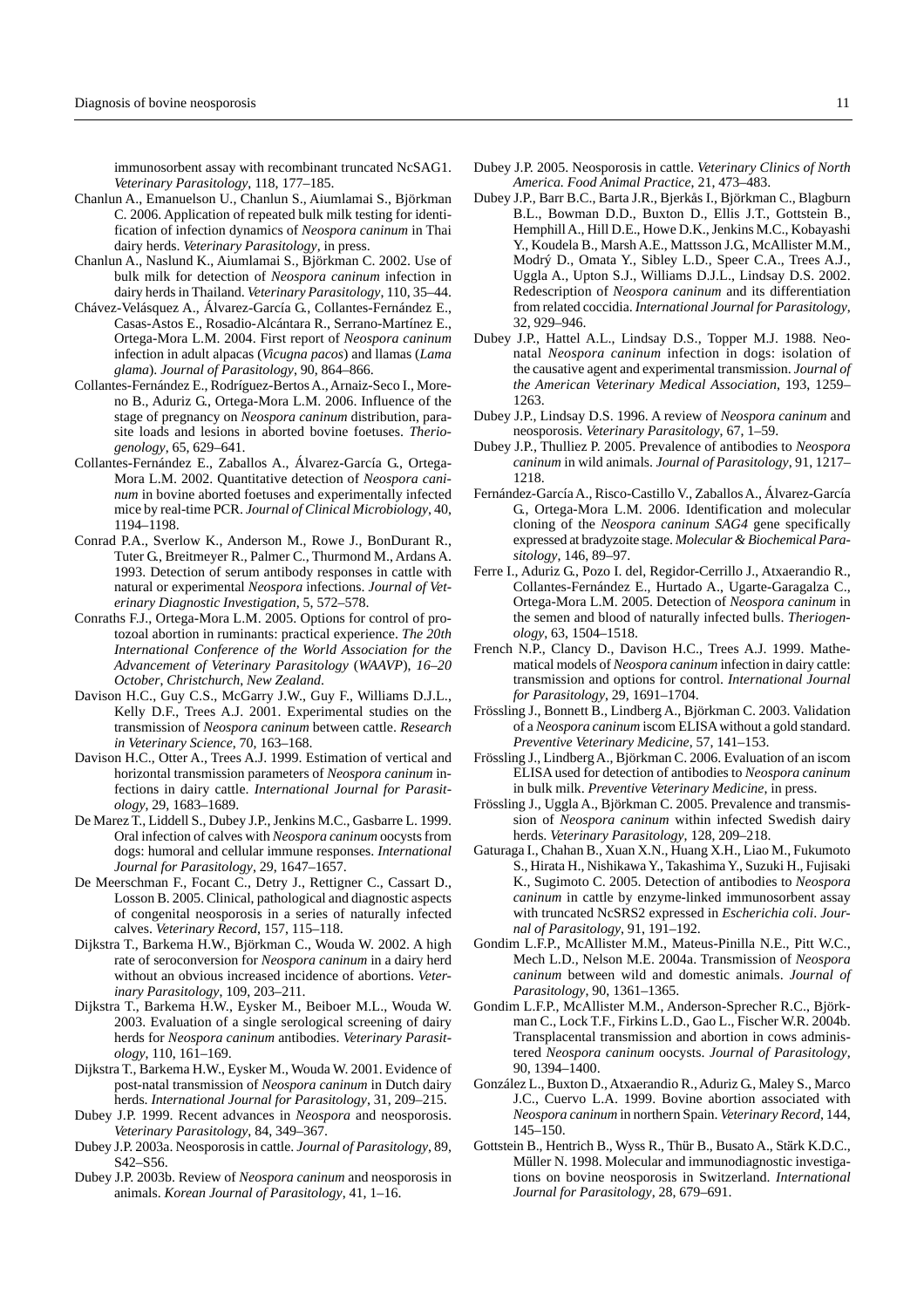- Haddad J.P.A., Dohoo I.R., VanLeewen J.A. 2005. A review of *Neospora caninum* in dairy and beef cattle – a Canadian perspective. *Canadian Veterinary Journal-Revue Veterinaire Canadienne*, 46, 230–243.
- Hall C.A., Reichel M.P., Ellis J.T. 2005. *Neospora* abortions in dairy cattle: diagnosis, mode of transmission and control. *Veterinary Parasitology*, 128, 231–241.
- Hemphill A., Gottstein B. 2000. A European perspective on *Neospora caninum*. *International Journal for Parasitology*, 30, 877–924.
- Hobson J.C., Duffield T.F., Kelton D., Lissemore K., Hietala S.K., Leslie K.E., McEwen B., Peregrine A.S. 2005. Risk factors associated with *Neospora caninum* abortion in Ontario Holstein dairy herds. *Veterinary Parasitology*, 127, 177–188.
- Holmdahl O.J.M., Mattsson J.G. 1996. Rapid and sensitive identification of *Neospora caninum* by *in vitro* amplification of the internal transcribed spacer 1. *Parasitology*, 112, 177–182.
- Howe D.K., Tang K., Conrad P.A., Sverlow K., Dubey J.P., Sibley L.D. 2002. Sensitive and specific identification of *Neospora caninum* infection of cattle based on detection of serum antibodies to recombinant Ncp29. *Clinical and Diagnostic Laboratory Immunology*, 9, 611–615.
- Jenkins M., Baszler T., Björkman C., Schares G., Williams D. 2002. Diagnosis and seroepidemiology of *Neospora caninum*-associated bovine abortion. *International Journal for Parasitology*, 32, 631–636.
- Jenkins M.C., Caver J.A., Björkman C., Anderson T.C., Romand S., Vinyard B., Uggla A., Thulliez P., Dubey J.P. 2000. Serological investigation of an outbreak of *Neospora caninum*-associated abortion in a dairy herd in southeastern United States. *Veterinary Parasitology*, 94, 17–26.
- Jenkins M.C., Fetterer R., Schares G., Björkman C., Wapenaar W., McAllister M., Dubey J.P. 2005. HPLC purification of recombinant NcGRA6 antigen improves enzyme-linked immunosorbent assay for serodiagnosis of bovine neosporosis. *Veterinary Parasitology*, 131, 227–234.
- Jenkins M.C., Wouda W., Dubey J.P. 1997. Serological response over time to recombinant *Neospora caninum* antigens in cattle after a neosporosis-induced abortion. *Clinical and Diagnostic Laboratory Immunology*, 4, 270–274.
- Lally N.C., Jenkins M.C., Dubey J.P. 1996. Evaluation of two *Neospora caninum* recombinant antigens for use in an enzymelinked immunosorbent assay for the diagnosis of bovine neosporosis. *Clinical and Diagnostic Laboratory Immunology*, 3, 275–279.
- Liao M., Zhang S.F., Xuan X.N., Zhang G.H., Huang X.H., Igarashi I., Fujisaki K. 2005. Development of rapid immunochromatographic test with recombinant NcSAG1 for detection of antibodies to *Neospora caninum* in cattle. *Clinical and Diagnostic Laboratory Immunology*, 12, 885–887.
- Liddell S., Jenkins M.C., Dubey J.P. 1999. A competitive PCR assay for quantitative detection of *Neospora caninum*. *International Journal for Parasitology*, 29, 1583–1587.
- Lindsay D.S., Dubey J.P. 1989. Immunohistochemical diagnosis of *Neospora caninum* in tissue sections. *American Journal of Veterinary Research*, 50, 1981–1983.
- Loschenberger K., Szolgyenyi W., Peschke R., Prosl H. 2004. Detection of the protozoan *Neospora caninum* using *in situ* polymerase chain reaction. *Biotechnic & Histochemistry*, 79, 101– 105.
- Louie K., Sverlow K.W., Barr B.C., Anderson M.L., Conrad P.A. 1997. Cloning and characterization of two recombinant *Neospora* protein fragments and their use in serodiagnosis of bovine neosporosis. *Clinical and Diagnostic Laboratory Immunology*, 4, 692–699.
- Lunden A., Marks J., Maley S.W., Innes E.A. 1998. Cellular immune responses in cattle experimentally infected with *Neospora caninum*. *Parasite Immunology*, 20, 519–526.
- Maanen C. van, Wouda W., Schares G., Blumröder D. von, Conraths F.J., Norton R., Williams D.J.L., Esteban-Redondo I., Innes E.A., Mattsson J.G., Björkman C., Fernández-García A., Ortega-Mora L.M., Müller N., Sager H., Hemphill A. 2004. An interlaboratory comparison of immunohistochemistry and PCR methods for detection of *Neospora caninum* in bovine foetal tissues. *Veterinary Parasitology*, 126, 351–364.
- Maley S.W., Buxton D., Thomson K.M., Schriefer C.E., Innes E.A. 2001. Serological analysis of calves experimentally infected with *Neospora caninum*: a 1-year study. *Veterinary Parasitology*, 96, 1–9.
- Marks J., Lunden A., Harkins D., Innes E. 1998. Identification of *Neospora* antigens recognized by CD4+ T cells and immune sera from experimentally infected cattle. *Parasite Immunology*, 20, 303–309.
- McAllister M.M., Björkman C., Anderson-Sprecher R., Rogers D.G. 2000. Evidence of point-source exposure to *Neospora caninum* and protective immunity in a herd of beef cows. *Journal of the American Veterinary Medical Association*, 217, 881–887.
- McAllister M.M., Dubey J.P., Lindsay D.S., Jolley W.R., Wills R.A., McGuire A.M. 1998. Dogs are definitive hosts of *Neospora caninum*. *International Journal for Parasitology*, 28, 1473– 1478.
- Medina L., Cruz-Vazquez C., Quezada T., Morales E., Garcia-Vazquez Z. 2006. Survey of *Neospora caninum* infection by nested PCR in aborted fetuses from dairy farms in Aguascalientes, Mexico. *Veterinary Parasitology*, in press.
- Moore D.P. 2005. Neosporosis in South America. *Veterinary Parasitology*, 127, 87–97.
- Moore D.P., Leunda M.R., Zamorano P.I., Odeon A.C., Romera S.A., Cano A., de Yaniz G., Venturini M.C., Campero C.M. 2005. Immune response to *Neospora caninum* in naturally infected heifers and heifers vaccinated with inactivated antigen during the second trimester of gestation. *Veterinary Parasitology*, 130, 29–39.
- Moskwa B., Cabaj W., Pastusiak K., Bień J. 2003. The suitability of milk in detection of *Neospora caninum* infection in cows. *Acta Parasitologica*, 48, 138–141.
- Müller N., Zimmermann V., Hentrich B., Gottstein B. 1996. Diagnosis of *Neospora caninum* and *Toxoplasma gondii* infection by PCR and DNA hybridization immunoassay. *Journal of Clinical Microbiology*, 34, 2850–2852.
- Nishikawa Y., Kousaka Y., Tragoolpua K., Xuan X., Makala L., Fujisaki K., Mikami T., Nagasawa H. 2001. Characterization of *Neospora caninum* surface protein NcSRS2 based on baculovirus expression system and its application for serodiagnosis of *Neospora* infection. *Journal of Clinical Microbiology*, 39, 3987–3991.
- Okeoma C.M., Stowell K.M., Williamson N.B., Pomroy W.E. 2005. *Neospora caninum*: Quantification of DNA in the blood of naturally infected aborted and pregnant cows using real-time PCR. *Experimental Parasitology*, 110, 48–55.
- Okeoma C.M., Williamson N.B., Pomroy W.E., Stowell K.M., Gillespie L. 2004. The use of PCR to detect *Neospora caninum* DNA in the blood of naturally infected cows. *Veterinary Parasitology*, 122, 307–315.
- Ooi H.K., Huang C.C., Yang C.H., Lee S.H. 2000. Serological survey and first finding of *Neospora caninum* in Taiwan, and the detection of its antibodies in various body fluids of cattle. *Veterinary Parasitology*, 90, 47–55.
- Ortega-Mora L.M., Ferre I., del-Pozo I., Caetano-da-Silva A., Collantes-Fernández E., Regidor-Cerrillo J., Ugarte-Garagalza C., Aduriz G. 2003. Detection of *Neospora caninum* in semen of bulls. *Veterinary Parasitology*, 117, 301–308.
- Osawa T., Wastling J., Maley S., Buxton D., Innes E.A. 1998. A multiple antigen ELISA to detect *Neospora*-specific antibodies in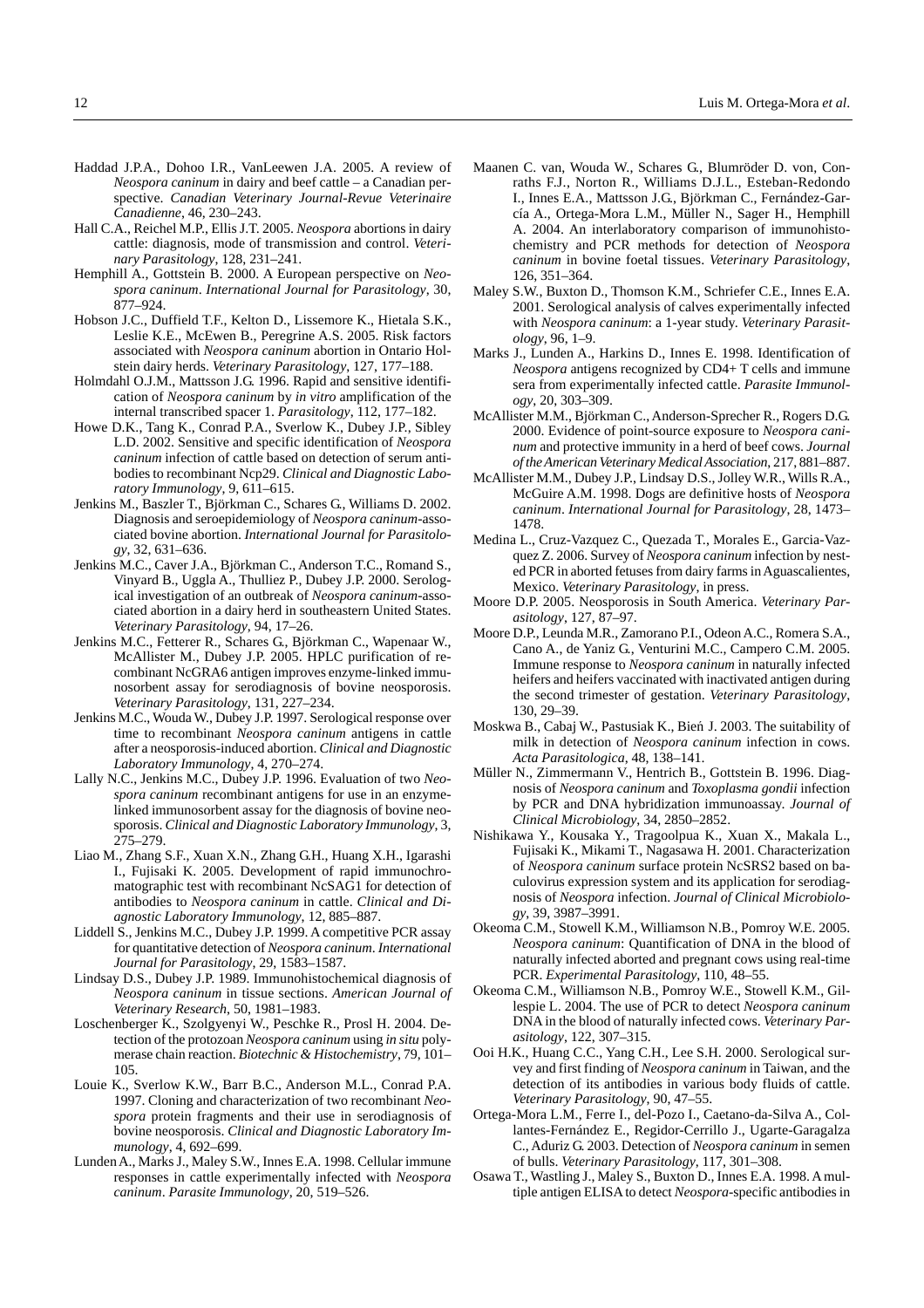bovine sera, bovine foetal fluids, ovine and caprine sera. *Veterinary Parasitology*, 79, 19–34.

- Otter A., Jeffrey M., Scholes S.F., Helmick B., Wilesmith J.W., Trees A.J. 1997. Comparison of histology with maternal and fetal serology for the diagnosis of abortion due to bovine neosporosis. *Veterinary Record*, 141, 487–489.
- Packham A.E., Sverlow K.W., Conrad P.A., Loomis E.F., Rowe J.D., Anderson M.L., Marsh A.E., Cray C., Barr B.C. 1998. A modified agglutination test for *Neospora caninum*: development, optimization, and comparison to the indirect fluorescent-antibody test and enzyme-linked immunosorbent assay. *Clinical and Diagnostic Laboratory Immunology*, 5, 467–473.
- Paré J., Fecteau G., Fortin M., Marsolais G. 1998. Seroepidemiologic study of *Neospora caninum* in dairy herds. *Journal of the American Veterinary Medical Association*, 213, 1595–1598.
- Paré J., Hietala S.K., Thurmond M.C. 1995a. An enzyme-linked immunosorbent assay (ELISA) for serological diagnosis of *Neospora* sp. infection in cattle. *Journal of Veterinary Diagnostic Investigation*, 7, 352–359.
- Paré J., Hietala S.K., Thurmond M.C. 1995b. Interpretation of an indirect fluorescent antibody test for diagnosis of *Neospora* sp. infection in cattle. *Journal of Veterinary Diagnostic Investigation*, 7, 273–275.
- Pereira-Bueno J., Quintanilla-Gozalo A., Pérez-Pérez V., Espi-Felgueroso A., Álvarez-García G., Collantes-Fernández E., Ortega-Mora L.M. 2003. Evaluation by different diagnostic techniques of bovine abortion associated with *Neospora caninum* in Spain. *Veterinary Parasitology*, 111, 143–152.
- Quintanilla-Gozalo A., Pereira-Bueno J., Seijas-Carballedo A., Costas E., Ortega-Mora L.M. 2000. Observational studies in *Neospora caninum* infected dairy cattle: relationship infectionabortion and gestational antibody fluctuations. In: *A European perspective on* N. caninum (Eds. A. Hemphill and B. Gottstein). *International Journal for Parasitology*, 30, 900– 906.
- Regidor-Cerrillo J., Pedraza-Díaz S., Gómez-Bautista M., Ortega-Mora L.M. 2006. Multilocus microsatellite analysis reveals extensive genetic diversity in *Neospora caninum*. *Journal of Parasitology*, accepted for publication.
- Reichel M.P., Pfeiffer D.U. 2002. An analysis of the performance characteristics of serological tests for the diagnosis of *Neospora caninum* infection in cattle. *Veterinary Parasitology*, 107, 197–207.
- Rodrigues A.A.R., Gennari S.M., Aguiar D.M., Sreekumar C., Hill D.E., Miska K.B., Vianna M.C.B., Dubey J.P. 2004. Shedding of *Neospora caninum* oocysts by dogs fed tissues from naturally infected water buffaloes (*Bubalus bubalis*) from Brazil. *Veterinary Parasitology*, 124, 139–150.
- Romand S., Thulliez P., Dubey J.P. 1998. Direct agglutination test for serologic diagnosis of *Neospora caninum* infection. *Parasitology Research*, 84, 50–53.
- Sager H., Fischer I., Furrer K., Strasser M., Waldvogel A., Boerlin P., Audige L., Gottstein B. 2001. ASwiss case-control study to assess *Neospora caninum*-associated bovine abortions by PCR, histopathology and serology. *Veterinary Parasitology*, 102,  $1 - 15$ .
- Sager H., Gloor M., Björkman C., Kritzner S., Gottstein B. 2003. Assessment of antibody avidity in aborting cattle by a somatic *Neospora caninum* tachyzoite antigen IgG avidity ELISA. *Veterinary Parasitology*, 112, 1–10.
- Schares G., Bärwald A., Conraths F.J. 2005. Adaptation of a surface antigen-based ELISA for the detection of antibodies against *Neospora caninum* in bovine milk. *Journal of Veterinary Medicine*. *Series B*. *Infectious Diseases and Veterinary Public Health*, 52, 45–48.
- Schares G., Bärwald A., Staubach C., Söndgen P., Rauser M., Schröder R., Peters M., Wurm R., Selhorst T., Conraths F.J. 2002. p38-avidity-ELISA: examination of herds experiencing

epidemic or endemic *Neospora caninum*-associated bovine abortion. *Veterinary Parasitology*, 106, 293–305.

- Schares G., Bärwald A.B., Staubach C., Ziller M., Klöss D., Schröder R., Labohm R., Dräger K., Fasen W., Hess R.G., Conraths F.J. 2004a. Potential risk factors for bovine *Neospora caninum* infection in Germany are not under the control of the farmers. *Parasitology*, 129, 301–309.
- Schares G., Bärwald A., Staubach C., Wurm R., Rauser M., Conraths F.J., Schroeder C. 2004b. Adaptation of a commercial ELISA for the detection of antibodies against *Neospora caninum* in bovine milk. *Veterinary Parasitology*, 120, 55–63.
- Schares G., Bärwald A., Staubach C., Ziller M., Klöss D., Wurm R., Rauser M., Labohm R., Dräger K., Fasen W., Hess R.G., Conraths F.J. 2003. Regional distribution of bovine *Neospora caninum* infection in the German state of Rhineland-Palatinate modelled by Logistic regression. *International Journal for Parasitology*, 33, 1631–1640.
- Schares G., Conraths F.J., Reichel M.P. 1999a. Bovine neosporosis: comparison of serological methods using outbreak sera from a dairy herd in New Zealand. *International Journal for Parasitology*, 29, 1659–1667.
- Schares G., Rauser M., Zimmer K., Peters M., Wurm R., Dubey J.P., Graaf D.C., de Edelhofer R., Mertens C., Hess G., Conraths F.J. 1999b. Serological differences in *Neospora caninum*associated epidemic and endemic abortions. *Journal of Parasitology*, 85, 688–694.
- Schares G., Peters M., Wurm R., Bärwald A., Conraths F.J. 1998. The efficiency of vertical transmission of *Neospora caninum* in dairy cattle analysed by serological techniques. *Veterinary Parasitology*, 80, 87–98.
- Schares G., Rauser M., Söndgen P., Rehberg P., Bärwald A., Dubey J.P., Edelhofer R., Conraths F.J. 2000. Use of purified tachyzoite surface antigen p38 in an ELISA to diagnose bovine neosporosis. *International Journal for Parasitology*, 30, 1123–1130.
- Serrano E., Ferre I., Osoro K., Aduriz G., Mateos-Sanz A., Martínez A., Atxaerandio R., Hidalgo C.O., Ortega-Mora L.M. 2006. Intrauterine *Neospora caninum* inoculation of heifers. *Veterinary Parasitology*, 135, 197–203.
- Slotved H.C., Jensen L., Lind P. 1999. Comparison of the IFAT and Iscom-ELISA response in bovine foetuses with *Neospora caninum* infection. *International Journal for Parasitology*, 29, 1165–1174.
- Söndgen P., Peters M., Bärwald A., Wurm R., Holling F., Conraths F.J., Schares G. 2001. Bovine neosporosis: immunoblot improves foetal serology. *Veterinary Parasitology*, 102, 279–290.
- Thurmond M.C., Branscum A.J., Johnson W.O., Bedrick E.J., Hanson T.E. 2005. Predicting the probability of abortion in dairy cows: a hierarchical Bayesian logistic-survival model using sequential pregnancy data. *Preventive Veterinary Medicine*, 68, 223–239.
- Thurmond M., Hietala S. 1995. Strategies to control *Neospora* infection in cattle. *Bovine Practitioner*, 4, 29–32.
- Thurmond M.C., Hietala S.K., Blanchard P.C. 1997. Herd-based diagnosis of *Neospora caninum*-induced endemic and epidemic abortion in cows and evidence for congenital and postnatal transmission. *Journal of Veterinary Diagnostic Investigation*, 9, 44–49.
- Trees A.J., McAllister M.M., Guy C.S., McGarry J.W., Smith R.F., Williams D.J. 2002. *Neospora caninum*: oocyst challenge of pregnant cows. *Veterinary Parasitology*, 109, 147–154.
- Trees A.J., Williams D.J.L. 2005. Endogenous and exogenous transplacental infection in *Neospora caninum* and *Toxoplasma gondii*. *Trends in Parasitology*, 21, 558–561.
- Uggla A., Stenlund S., Holmdahl O.J., Jakubek E.B., Thebo P., Kindahl H., Björkman C. 1998. Oral *Neospora caninum* inoculation of neonatal calves. *International Journal for Parasitology*, 28, 1467–1472.